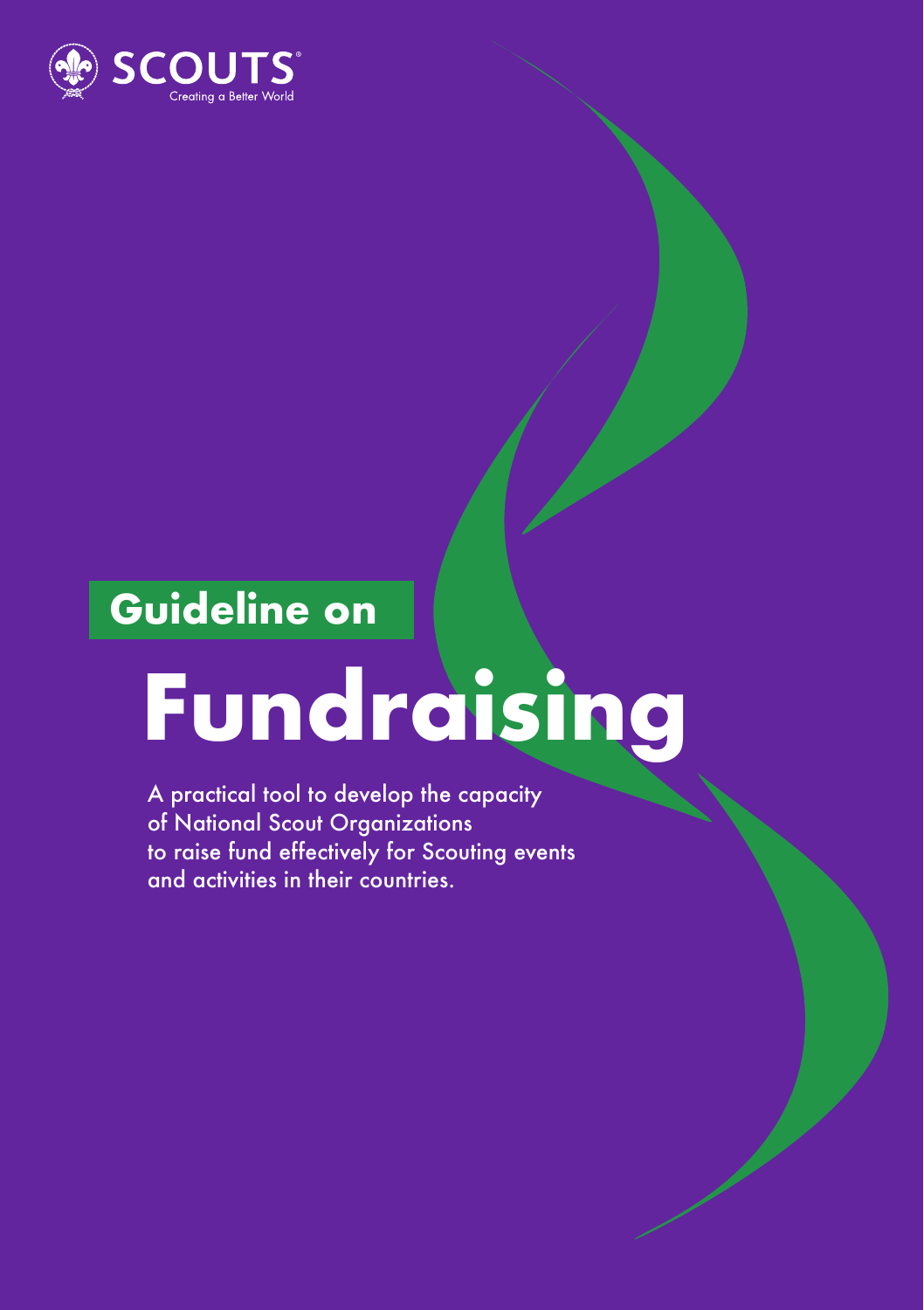

World Scout Bureau Asia-Pacific Support Centre January 2021

219 ODC International Plaza Building Salcedo Street, Legaspi Village Makati City, PHILIPPINES

Tel.: +63 2 88171785 Email: asia-pacific@scout.org Web: scout.org/asia-pacific

Reproduction is authorized to National Scout Organizations which are members of the World Organization of the Scout Movement. Others must request permission from the publisher.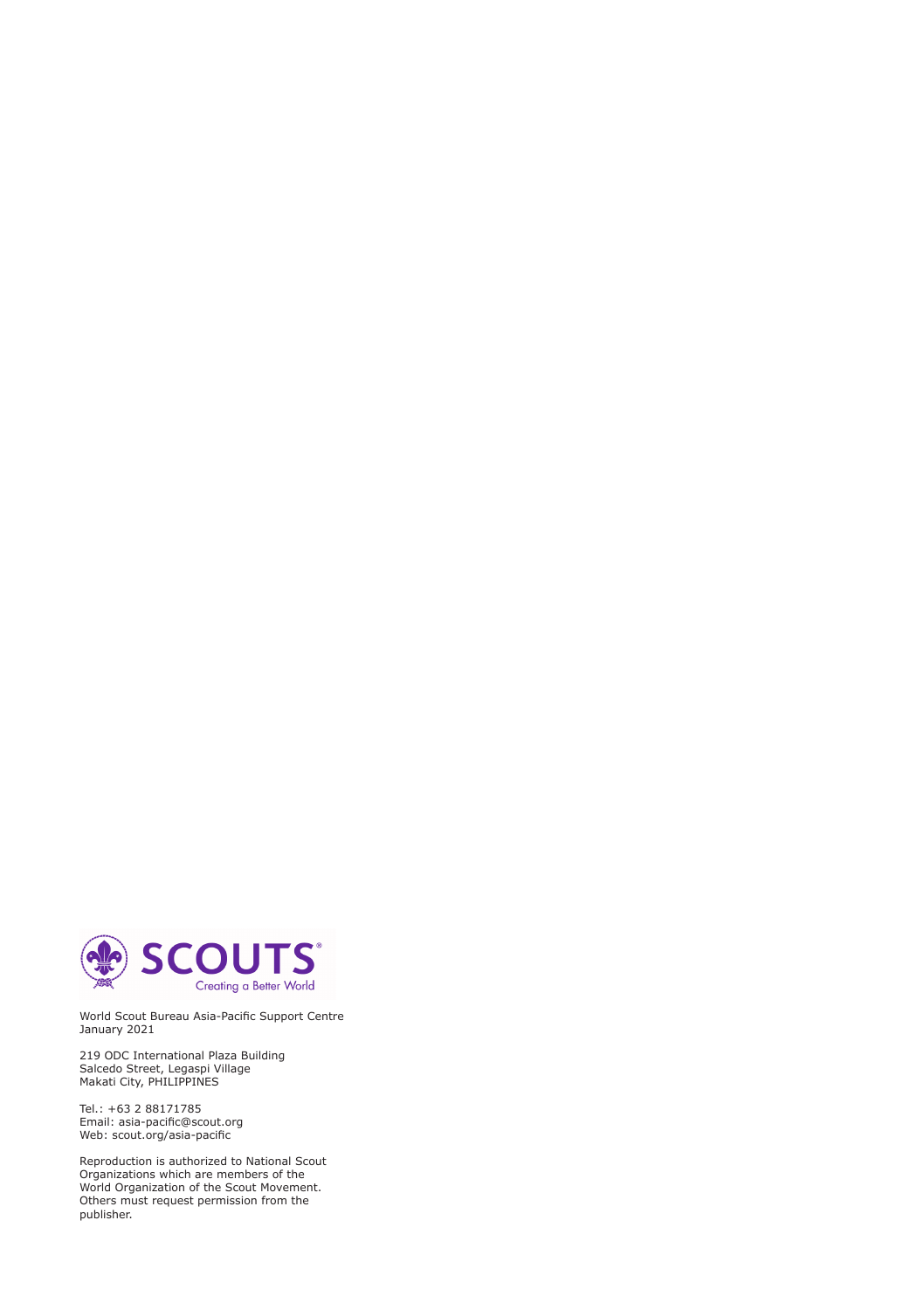**A publication by the World Scout Bureau Asia-Pacific Support Centre**

### **Guideline on**

Guidelines on Fundraising **<sup>2</sup>** Guidelines on Fundraising **<sup>3</sup>**

### **Fundraising**

A practical tool to develop the capacity of National Scout Organizations to raise fund effectively for Scouting events and activities in their countries.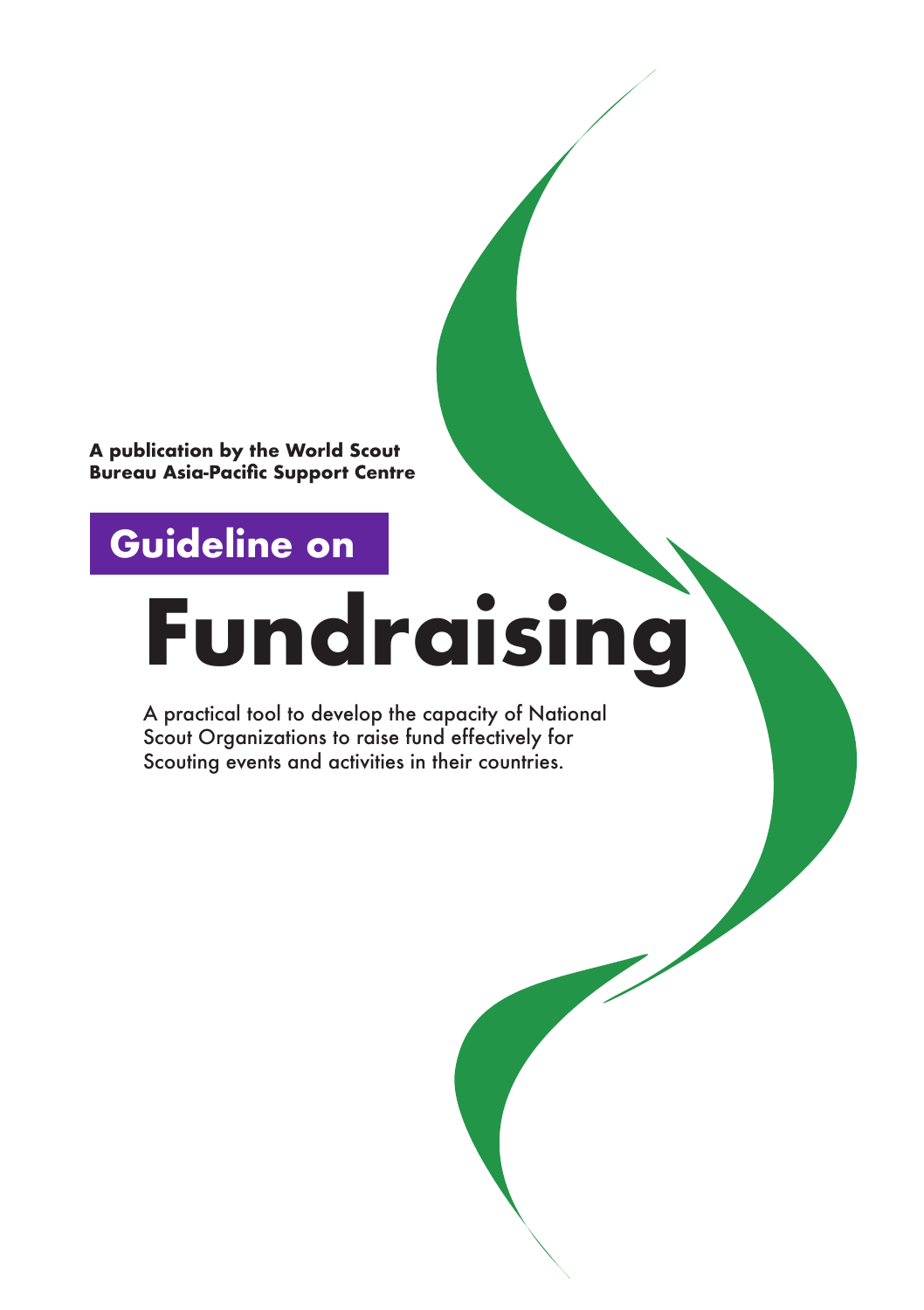## **Contents**

#### **FOREWORD 6**

**Introduction** Why this book How to use the book

#### **SCOUTING AND FUNDRAISING 8 1**

An honorable tradition

The features and general principles of Fundraising in Scouting Global Suport Assessment Tool (GSAT) criteria on Fundraising

#### **PRACTICAL SKILLS AND CONCEPTS 14 2** PRACTICAL SKILLS<br>OF FUNDRAISING

#### **Writing Funding Proposals**

The right approach Understanding your funding agency How to find the important information Persuading the donor to give you money A checklist of things your application must do If your application does not match the funding organization's priorities Why do I feel rejected?

#### **Typical Proposal Section**

Title Project summary or abstract Overall objectives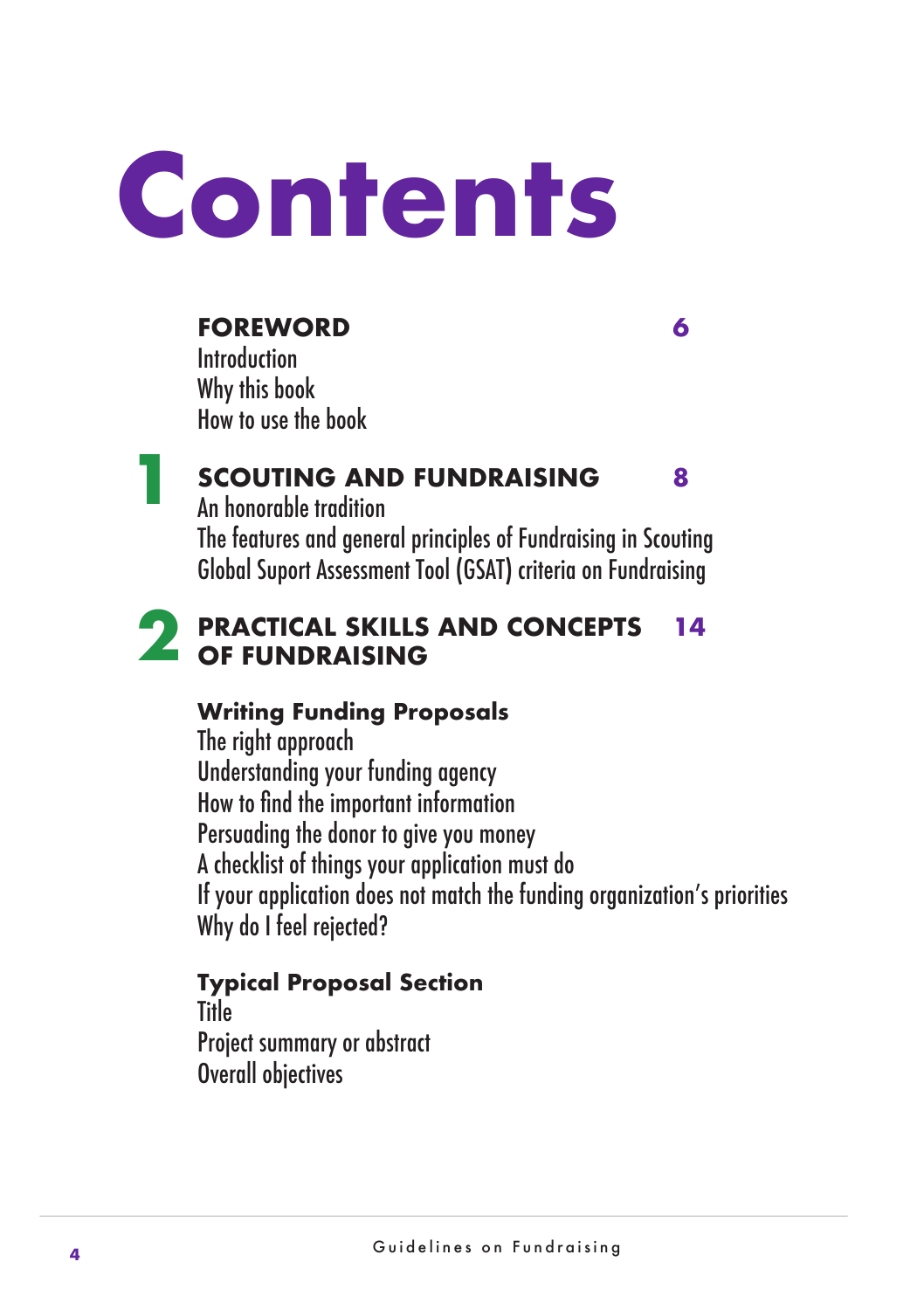Background or justification Specific objectives or aims **Outcomes** Methods and program of work Budget and budget justifications

#### **Fundraising Strategies**

Preparing for fundraising Types of fundraising approaches Ways of asking for specific amounts of money Reporting your successes The skills required for fundraising Making your proposal relevant Alternative strategies for fundraising

#### **Categories of Donors**

Potential sources of funds



#### **FUNDRAISING MANAGEMENT 25 3** FUNDRAISING MANAGEMENT LEGAL, TAXATION AND ACCOUNTING

General regulations on street collections General restriction Duty to donors Tax deduction receipts Accounting and auditing Information to the general public

#### **Create and Maintain your Fundraising System**

Main function sectors of the fundraising system Elements of a permanent fundraising System

#### **Acknowledgment 31**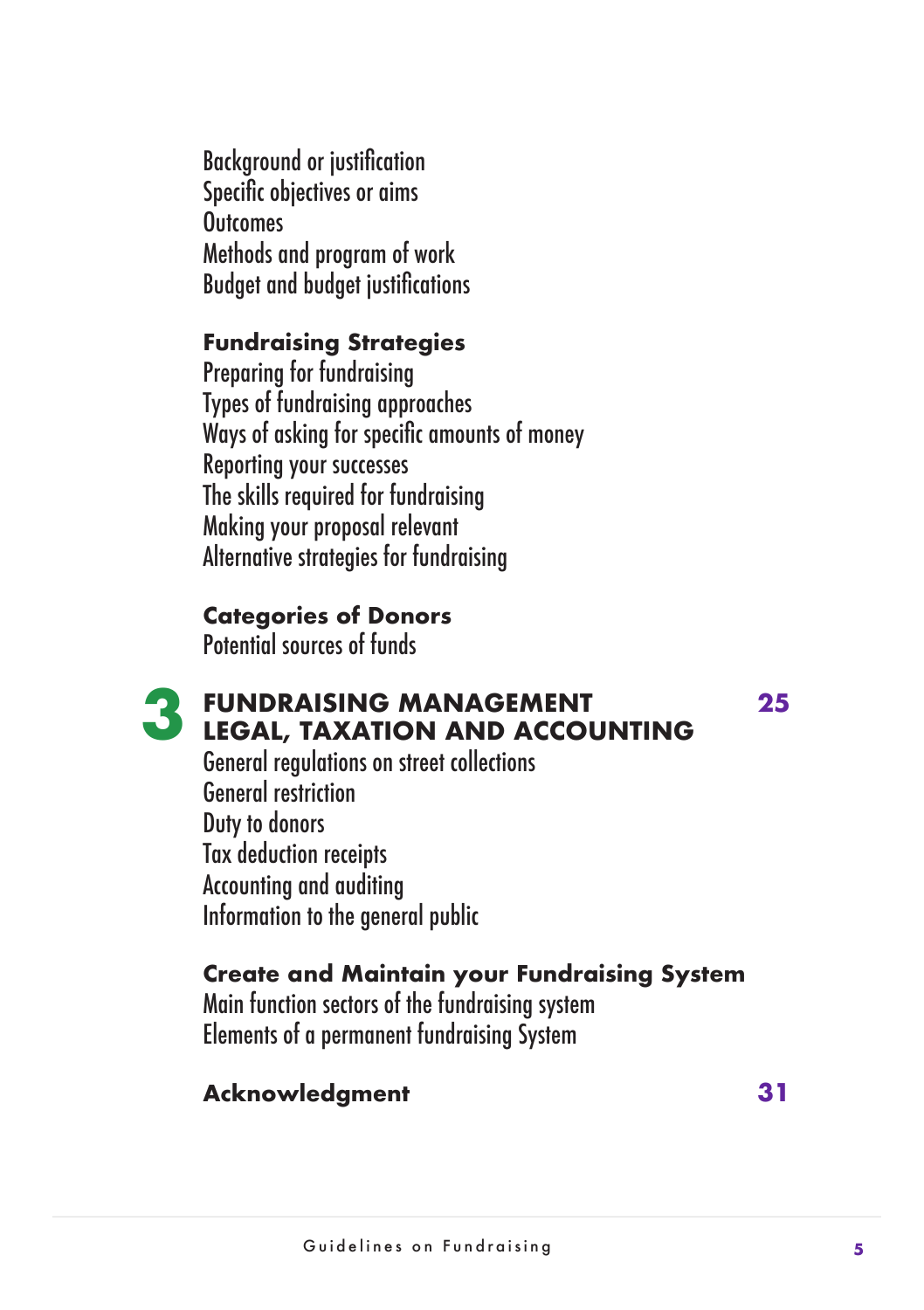

This is an updated edition of the Guideline on Fundraising, first published in 2010.

Fundraising is an important and essential component in the operation of a National Scout Organization (NSO). Funds and resources are necessary to sustain plans, projects, and activities. This guideline is designed as a practical tool to enhance the capacity of NSOs in raising funds for Scouting activities. Fundraising principles apply to national fundraising initiatives as well as to Scout group level.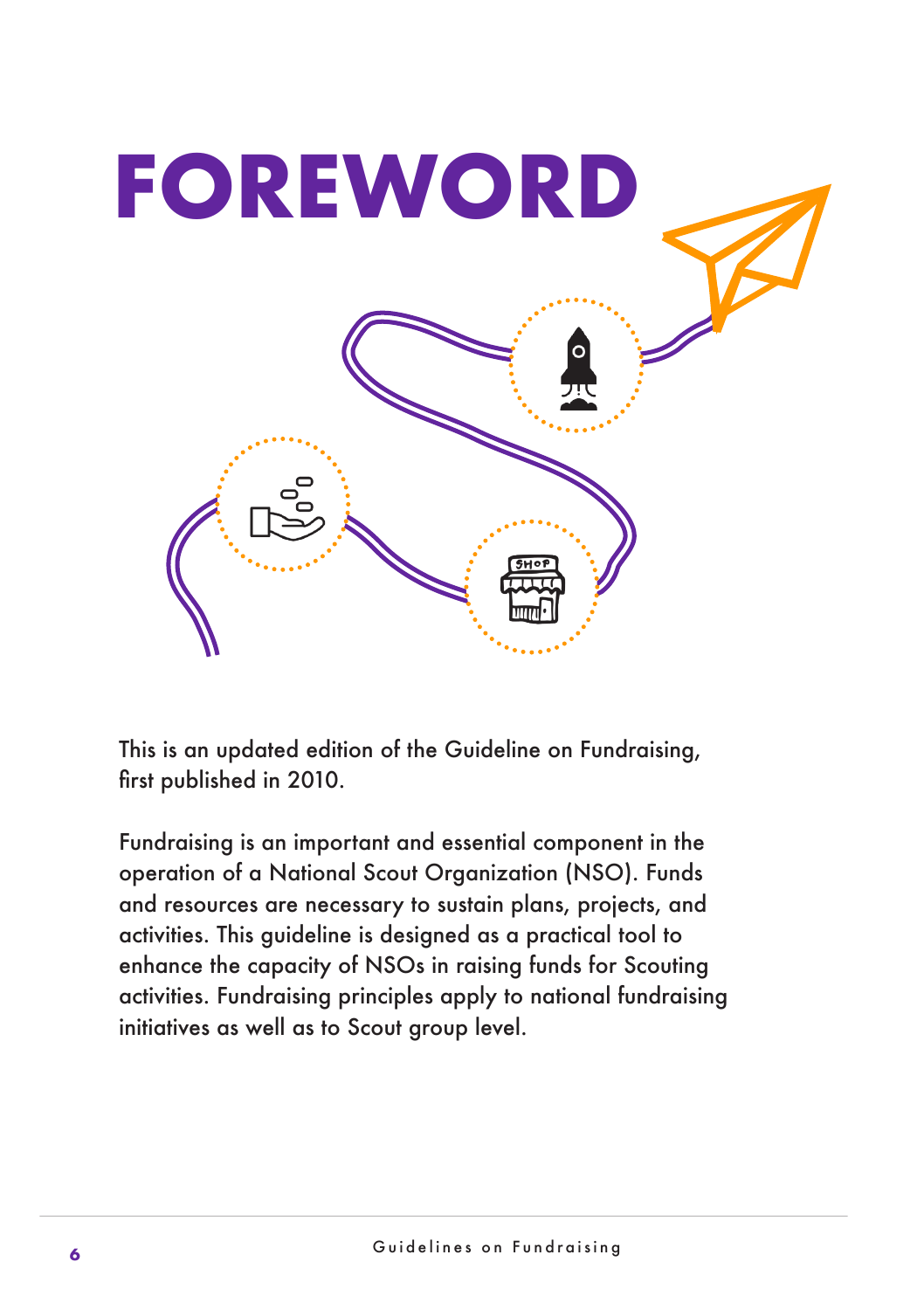The Guideline on Fundraising consists of three parts:

#### **I. SCOUTING and FUNDRAISING**

introduces the features and general principles of Scouting when conducting fundraising, and the relevant provisions of the World Organization of the Scout Movement in GSAT on fundraising.

#### **II. PRACTICAL SKILLS and CONCEPTS of FUNDRAISING**

introduces the "why" and "how' of fundraising

#### **III. FUNDRAISING MANAGEMENT**

includes the principles of legal, taxation and accounting for fundraising work, and how to create and maintain a fundraising system.

Fundraising is included in the financial resources of all National Scout Organizations (NSOs) and is closely related to other functions of financial management. Therefore, in order to obtain comprehensive information, when reading the guidelines, it is also recommended to read the APR Handbook on Financial Resources – Management and Development along with the Dimension 7 (Resource Allocation and Financial Controls) of the Global Support Assessment Tool (GSAT) provided by the World Organization of the Scout Movement (WOSM).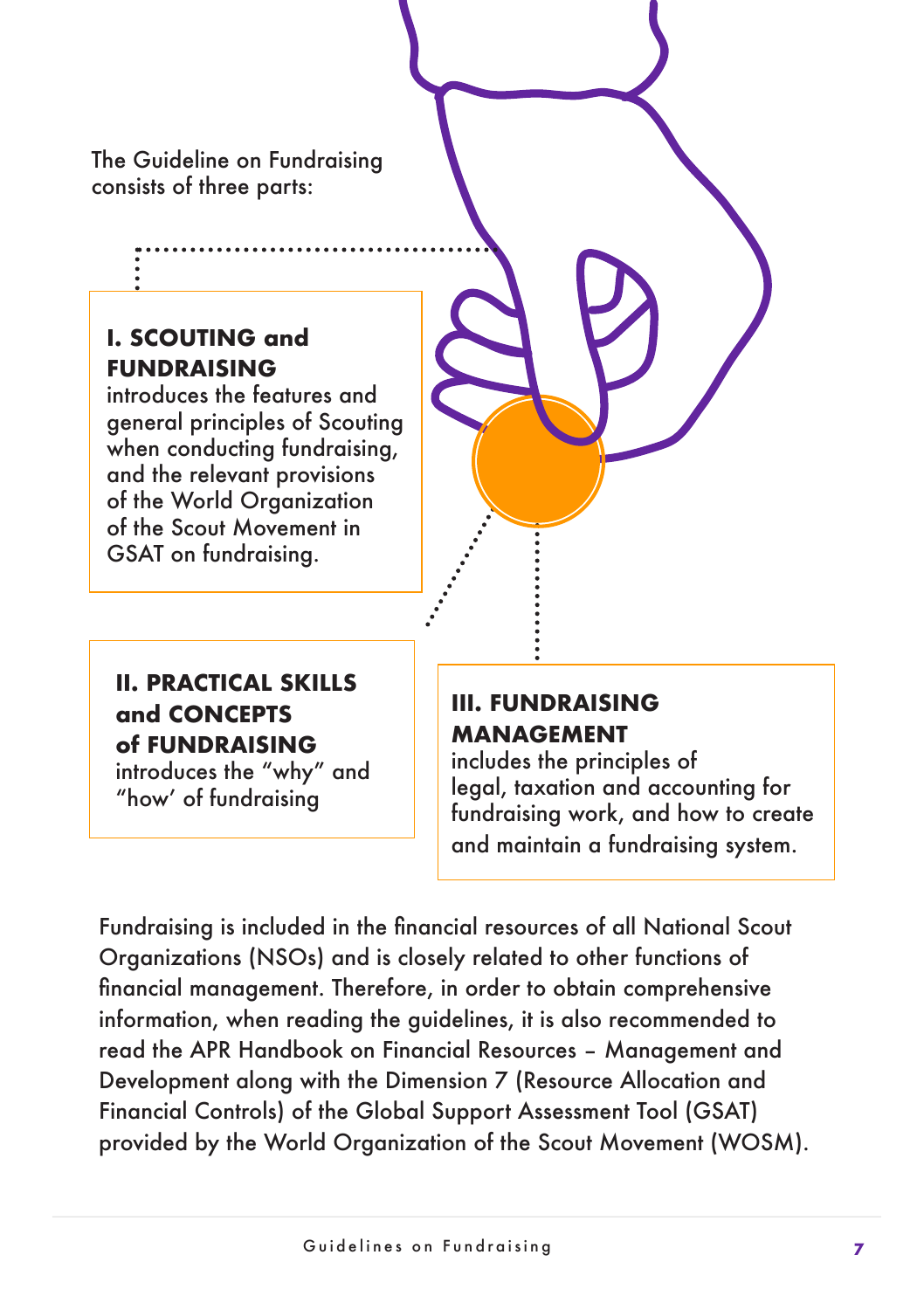# **SCOUTING AND FUNDRAISING**

#### **An honorable tradition**

In the history of Scouting, the action of fundraising might begin as early as 1907 when Baden-Powell held the first Scout camp in Brownsea Island. The fundraising efforts at that time included both non-monetary (free use of camping sites, staff support) and monetary (one of the participants' parents donated £16 sponsorship for the camping cost).

We can say that the Baden-Powell's programme for nurturing young people and the sponsors' commitment to the plan to donate money or non-monetary resources made Scouting run and be success.

Through fundraising, not only can we obtain various monetary or non-monetary resources needed for the Scout Movement to run and develop continuously, but we can also invite more people to understand Scouting and participate in this nurturing youth program through sponsorship. This model is still applicable today, and it is also an honorable work for those who has been dedicated to the Scout Movement since the beginning of Scouting, now, and in the future.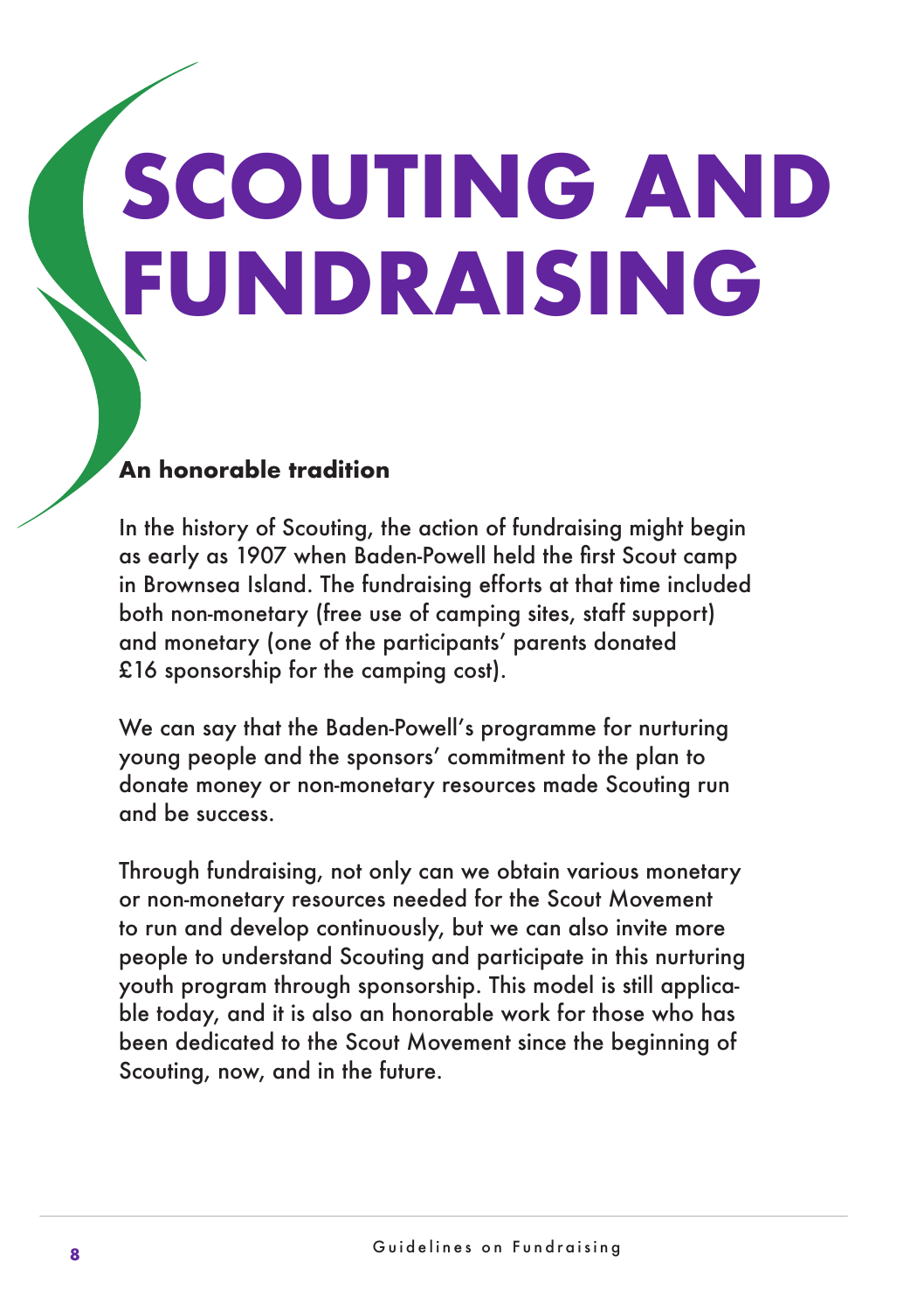#### **The features and general principles of fundraising in Scouting**

The general fundraising activity is to raise a variety of monetary or non-monetary resources. On the other hand, the focus of fundraising activity in Scouting is to use Scouting Method to raise a variety of money or non-monetary resources. The following are the principles of fundraising:



Fundraising must comply with relevant laws and regulations



Need to find a list of possible sponsors



A single contact window should be established for sponsors to avoid repeated proposal to the same sponsor



The spirit of perseverance and trial and error when proposing and communicating is required until one can find one or more suitable sponsors who agree to provide enough funding for the project



The integrity and legitimacy of the fundraising organizations should be made known to the sponsors



The sponsors ought to be convinced of the benefit from the projects they sponsor



The sponsors should understand the management of funding project



Should the sponsors not only understand the use of their sponsored funds but also track the usage and goals



Give public or proper thanks to the sponsors



Have detailed fundraising project account records that track the income and usage of all funds and resources



The relationship between sponsors and potential sponsors must be continuously tracked and maintained.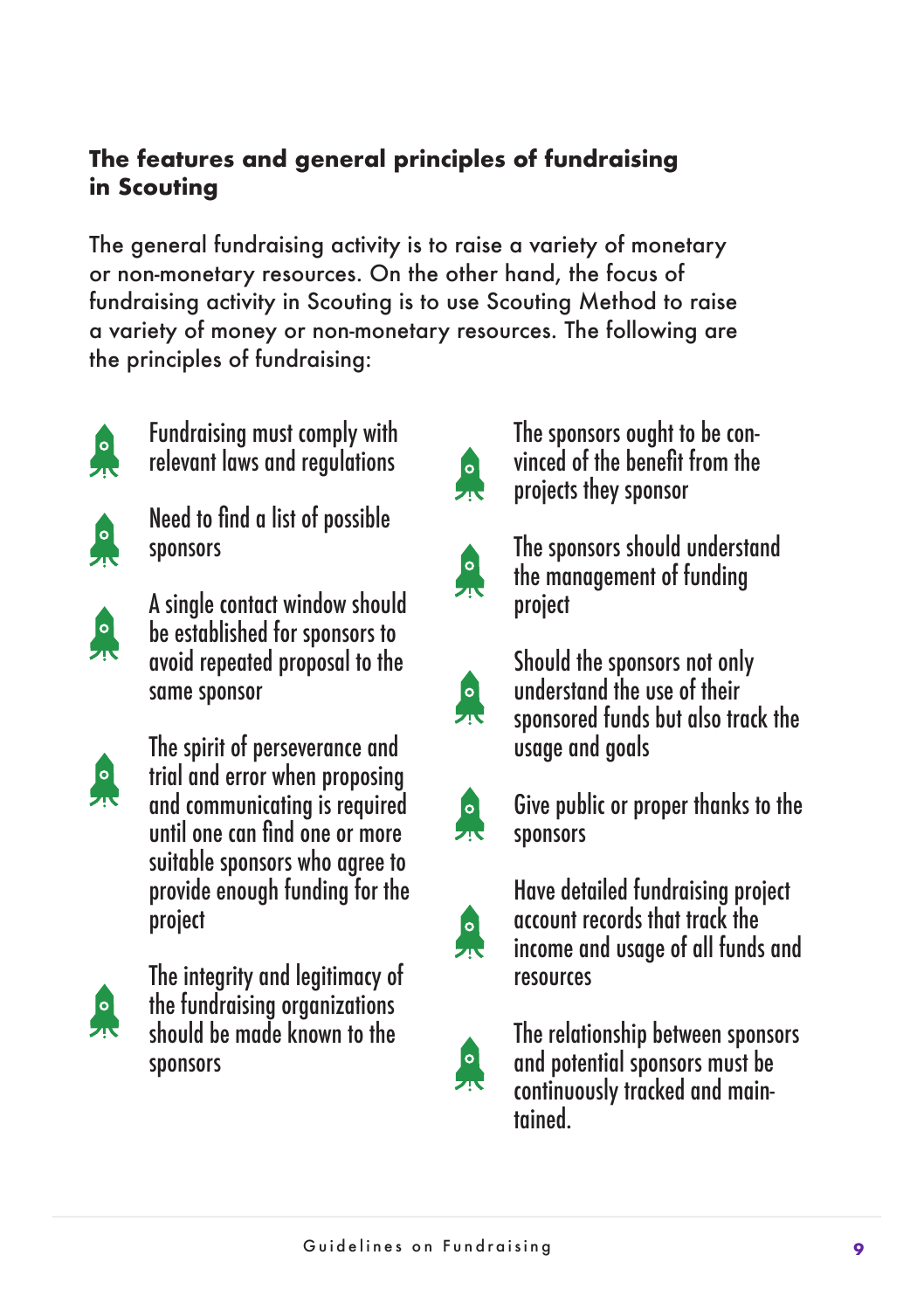The above principles, with the following points, becomes the features and general principles of fundraising in the Scout Movement:



Authorized by National Scout Organization (NSO)



The method and process of fundraising must comply with the principles and the principles of the Scout Movement along with other relevant provisions of the World Organization of the Scout Movement (WOSM)



When raising funds, seeking sponsorship or establishing a partnership, it is necessary to confirm that the profile, image and ethics of the prospective donor and/or partner to ensure that their values do not conflict with those of the Scouting values



The resources or benefits obtained will be used exclusively for Scouting activities

#### **GSAT criteria on Fundraising**

The Global Support Assessment Tool (GSAT) is a Quality Standard owned by the World Organization of the Scout Movement (WOSM). The purpose of this Standard is to serve as a reference of Best Practice for National Scout Organizations (NSOs). The application of this Standard will enable NSOs to assess their strengths and areas of improvement and, as an outcome, to improve their accountability to stakeholders.

This GSAT Standard has been built on:



The foundations of the SGS "NGO Benchmarking Standard" (V2.2 October 2009) (http://www.ngobenchmarking.sgs.com), a reasoned consolidation of 25 International Codes and Standards established by public or private grantors, and on;



The Best Practices requirements that are specific to the Scout Movement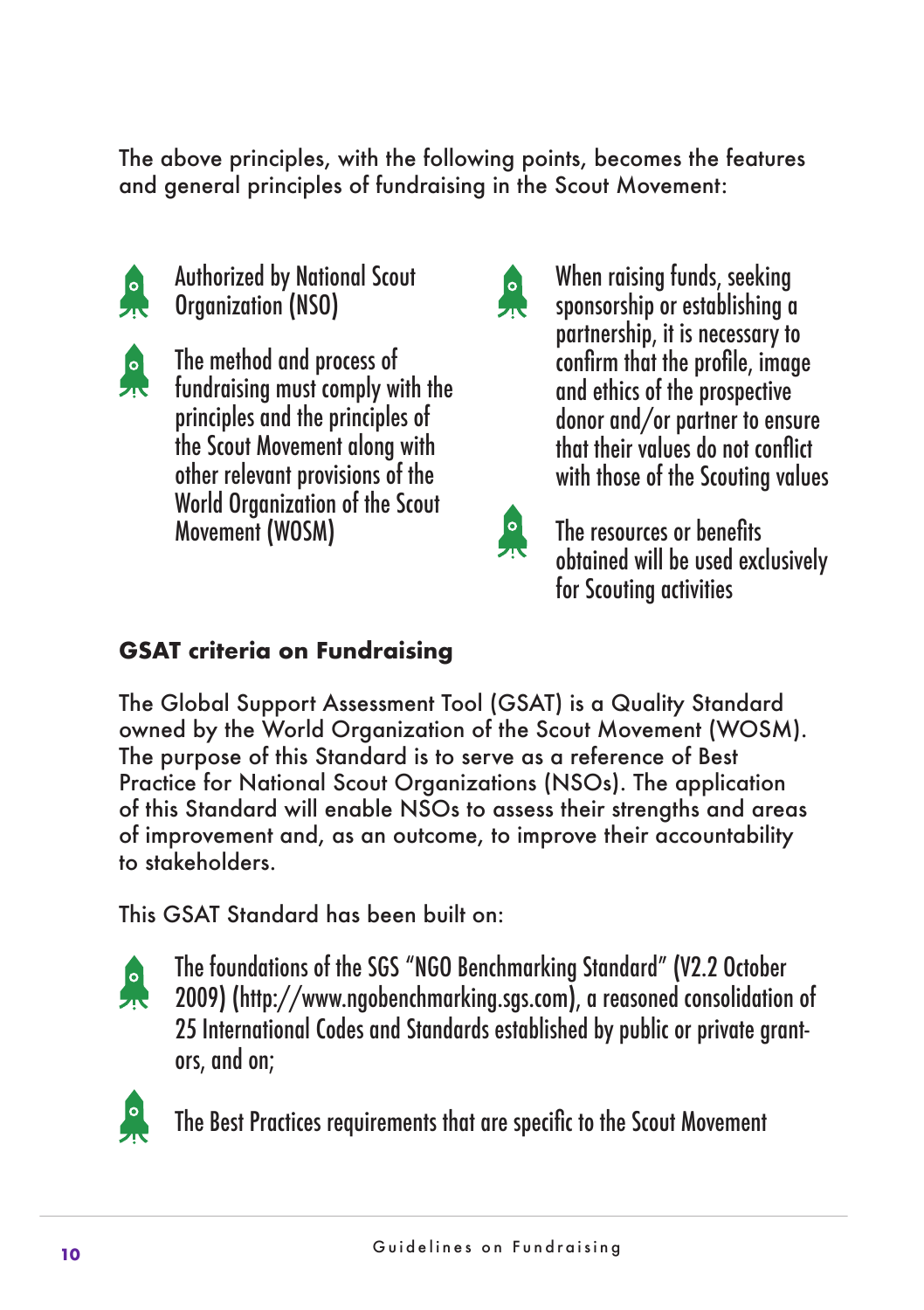#### As such, one of the main features of this GSAT Standard is its base of the 10 Dimensions of Best Practices:

Dimension 1: NSO-WOSM Institutional Requirements  $\overline{\phantom{0}}$ Dimension 2: Governance Framework  $\overline{\phantom{0}}$ Dimension 3: Strategic Framework  $\overline{\phantom{0}}$ Dimension 4: Integrity Management  $\overline{\phantom{0}}$ Dimension 5: Communication, Advocacy & Public Image  $\sim$ Dimension 6: Adults in Scouting  $-\circ$ Dimension 7: Resource Allocation & Financial Controls  $\overline{\phantom{0}}$ Dimension 8: Youth Programme  $\overline{\circ}$ Dimension 9: Growth Potential  $\vdash$   $\circ$ Dimension 10: Continuous Improvement  $+ \circ$ each focusing on the different facets of an NSO, promoting corresponding Best Practices and requirements.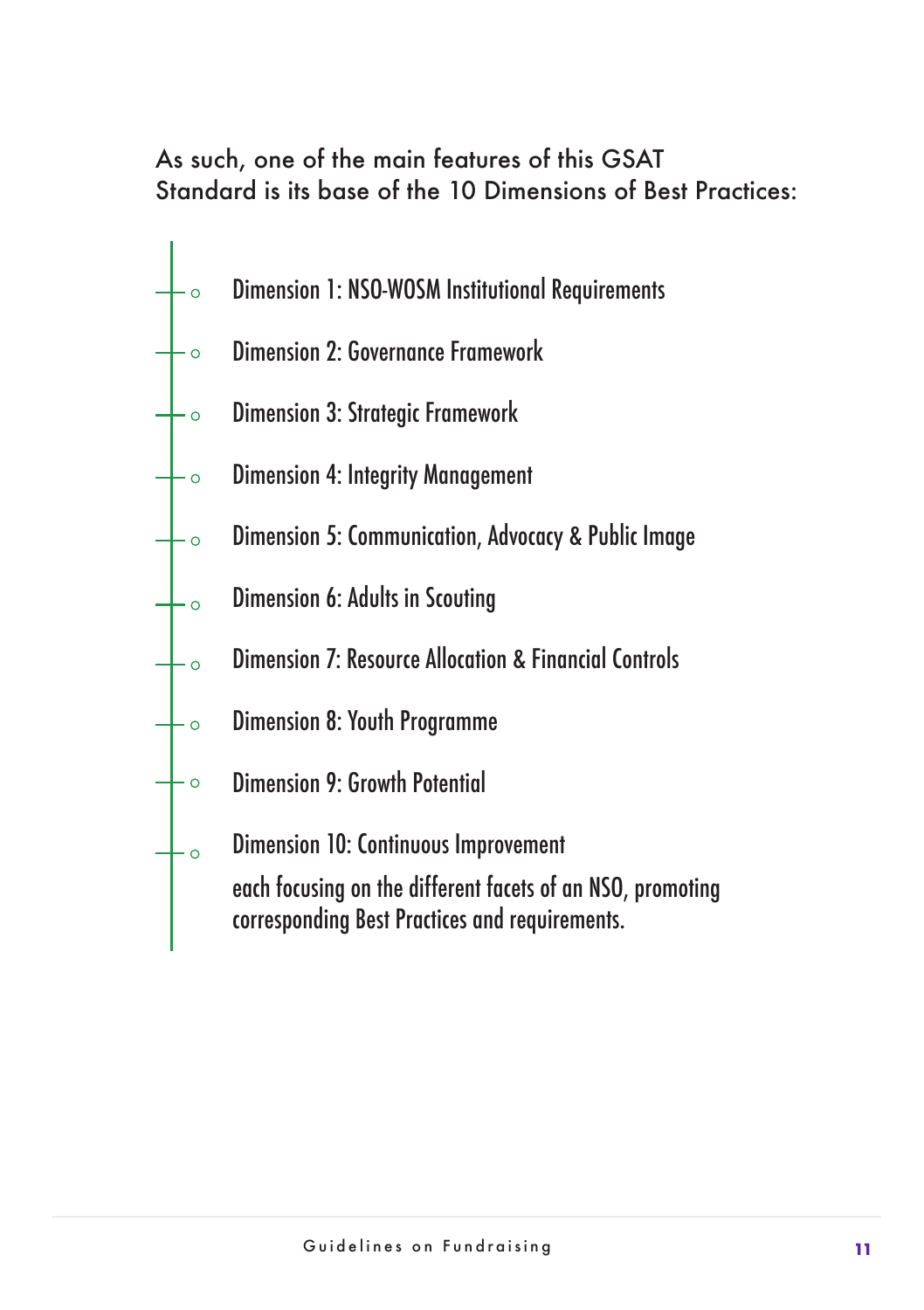Among the above dimensions, in GSAT (GLOBAL SUPPORT ASSESS-MENT TOOL, Version 2.0, May 2017), there are criteria that directly relate to funding or fundraising:

| 0310      | The NSO undertakes an identification and evaluation of its management<br>risks (i.e. financial, conflict of interests, operational, funding, succession<br>planning, reputational, etc.). Results of this process are documented,<br>regularly updated (every year) and, whenever appropriate, acted upon by<br>the "National Board".                                                                                                                                                                                       |
|-----------|-----------------------------------------------------------------------------------------------------------------------------------------------------------------------------------------------------------------------------------------------------------------------------------------------------------------------------------------------------------------------------------------------------------------------------------------------------------------------------------------------------------------------------|
| 0402      | The NSO formally adheres to ethical norms and values which could be<br>reflected or included in one code or several documents covering the<br>following:<br>1. Ethical principles in fundraising (fair representation of purpose, method,<br>behaviour);<br>2. Conflicts of Interest (gift policy, affiliation with suppliers or competing<br>organisations);<br>3. Professional staff and volunteers' behaviour (discrimination,<br>harassment);<br>These codes/documents have been communicated to all concerned parties. |
| 0406      | The NSO has evaluated the ethical standing of its partners (external or<br>internal) entrusted with fundraising activities (e.g. Scout Shop, Scout<br>Foundation). Results of this process are documented, regularly reviewed<br>and acted upon.                                                                                                                                                                                                                                                                            |
| 0702<br>X | The NSO has defined and implemented a financial accountability system<br>(full disclosure) which enables it to track funds (earmarked or not) down to<br>their use in programmes/projects (total, cost of fund-raising, sources of<br>funds).                                                                                                                                                                                                                                                                               |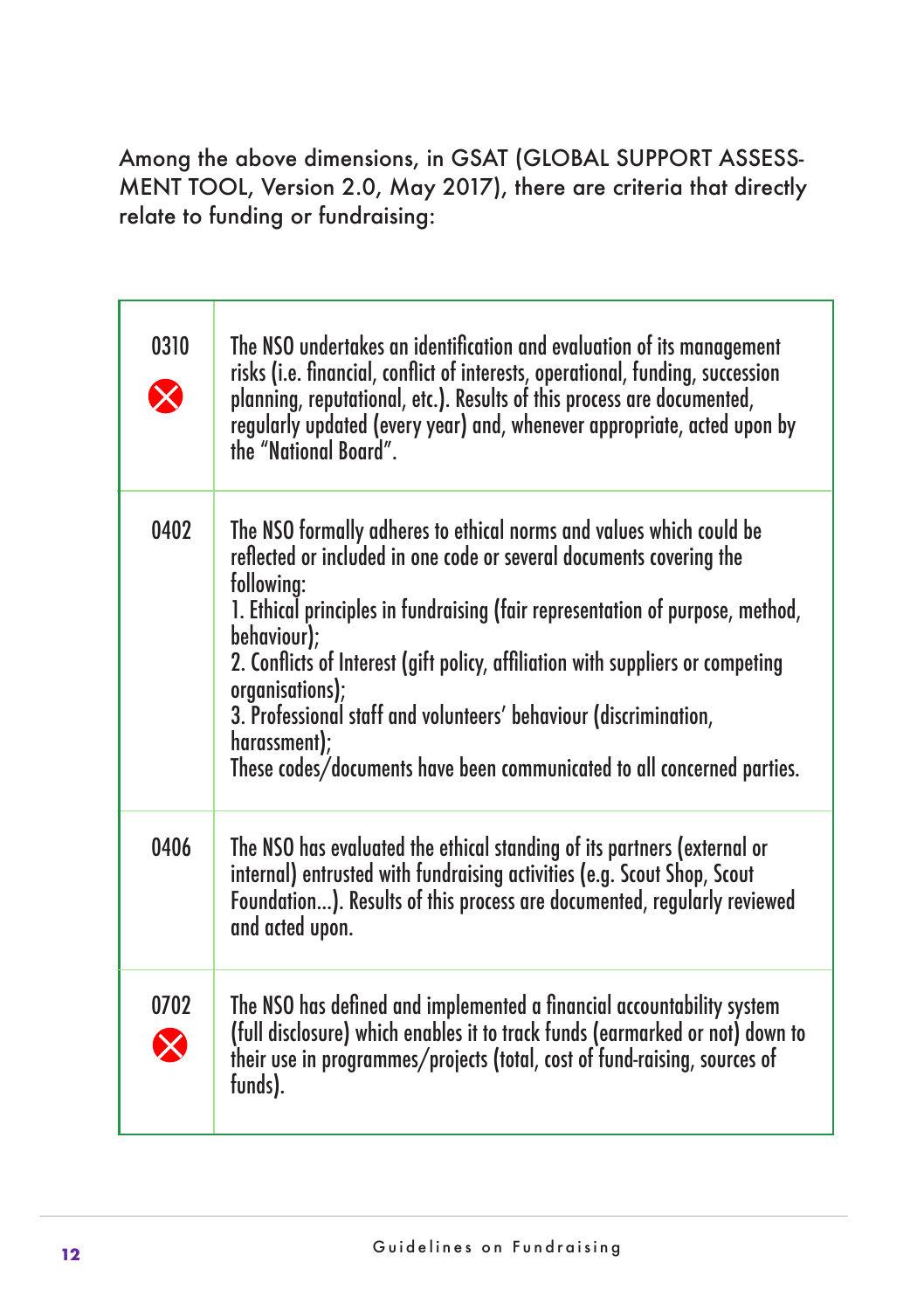| 0703 | The NSO has defined and implemented a control system to prevent any<br>financial misuse of funds.                                                                                                                                                                                                                                                                                                                                                                                                                                      |
|------|----------------------------------------------------------------------------------------------------------------------------------------------------------------------------------------------------------------------------------------------------------------------------------------------------------------------------------------------------------------------------------------------------------------------------------------------------------------------------------------------------------------------------------------|
| 0705 | The NSO actively uses the monitoring and reporting of administrative<br>costs, fundraising and operational expenses as inputs, to regularly adjust<br>the budget (either midstream or for its next cycle) report.                                                                                                                                                                                                                                                                                                                      |
| 0710 | Case 1: - The NSO must have enough short term liquidity/assets to cover<br>its short and mid-term liabilities/debts (operational expenses, staff<br>salaries in particular).<br>Case 2: - Where the NSO receives money "as needs arise" from a specific<br>set of donors, the organisation has a legal agreement which ensures that<br>donors cover the liabilities (responsibility) to which the NSO is committed,<br>by supporting all expenses related to the activities to be performed over<br>the whole duration of the project. |
| 0903 | The NSO has defined and implemented a resource generation policy/<br>strategy identifying different revenue streams (e.g. membership fees,<br>commercial activities, individual donations, government grants,<br>fundraising, funding proposal submissions etc.).<br>The resource generation policy/strategy is regularly reviewed.                                                                                                                                                                                                    |

Above criteria which marked with  $\bigtimes$  are considered as essential, "the minimum required" for a well-functioning organization. These criteria are therefore identified as "Major Non-Conformities", which, if not complied with, should be considered as priorities in the assessment follow-up.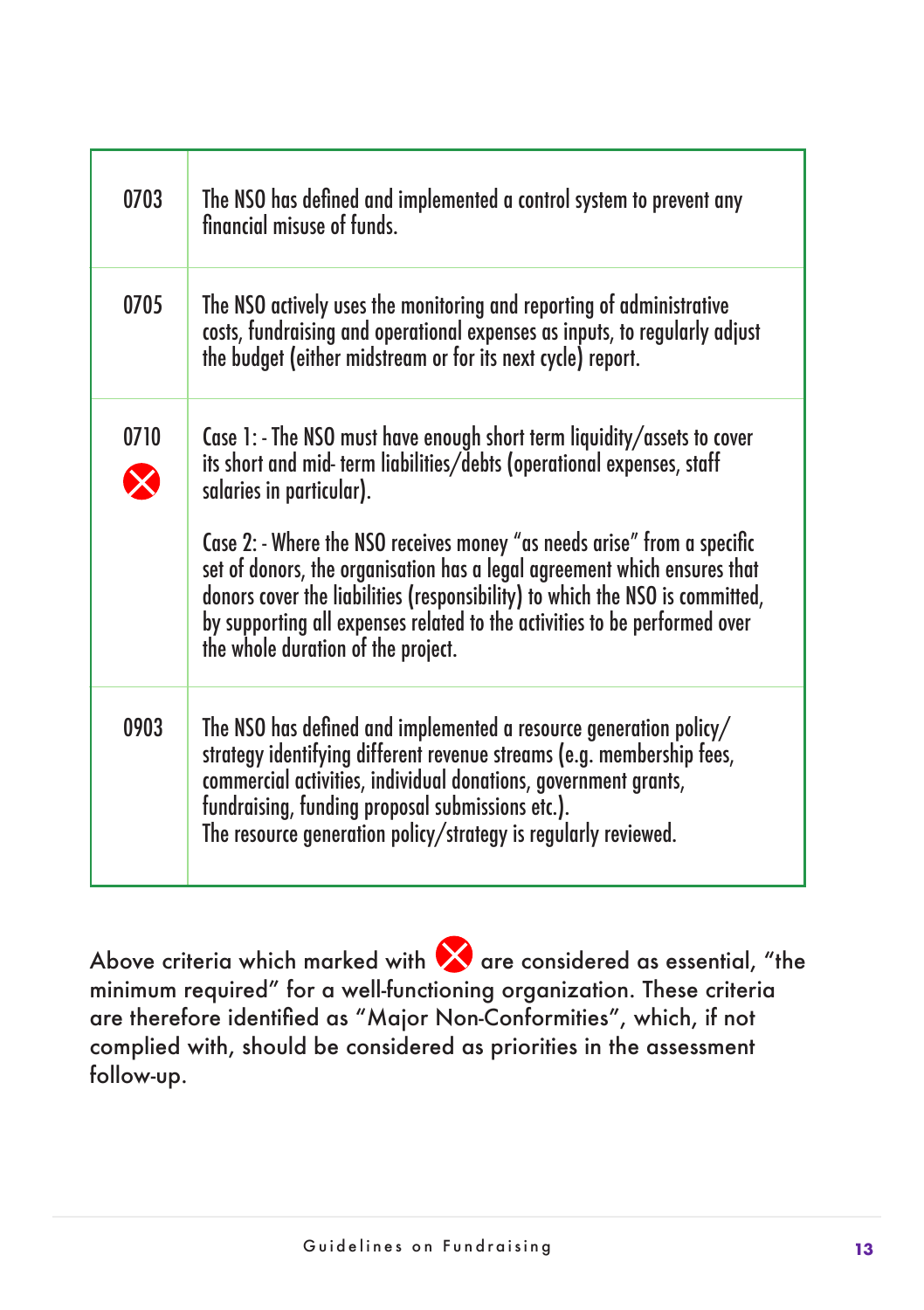### **PRACTICAL SKILLS AND CONCEPTS OF FUNDRAISING**

#### **WRITING FUNDING PROPOSALS**

#### **The right approach**

Getting money for your project is not just a matter of luck. The key to being successful is learning a few skills and improving them with each proposal. The approach you take is also vital, i.e., acquiring funding is not about asking for money, it is about selling your ideas. Do note that the donor needs good projects and you are persuading them that by giving you this money, they will succeed in fulfilling their own aims.



Always put yourself in the donor's shoes – what would you want to see in a proposal?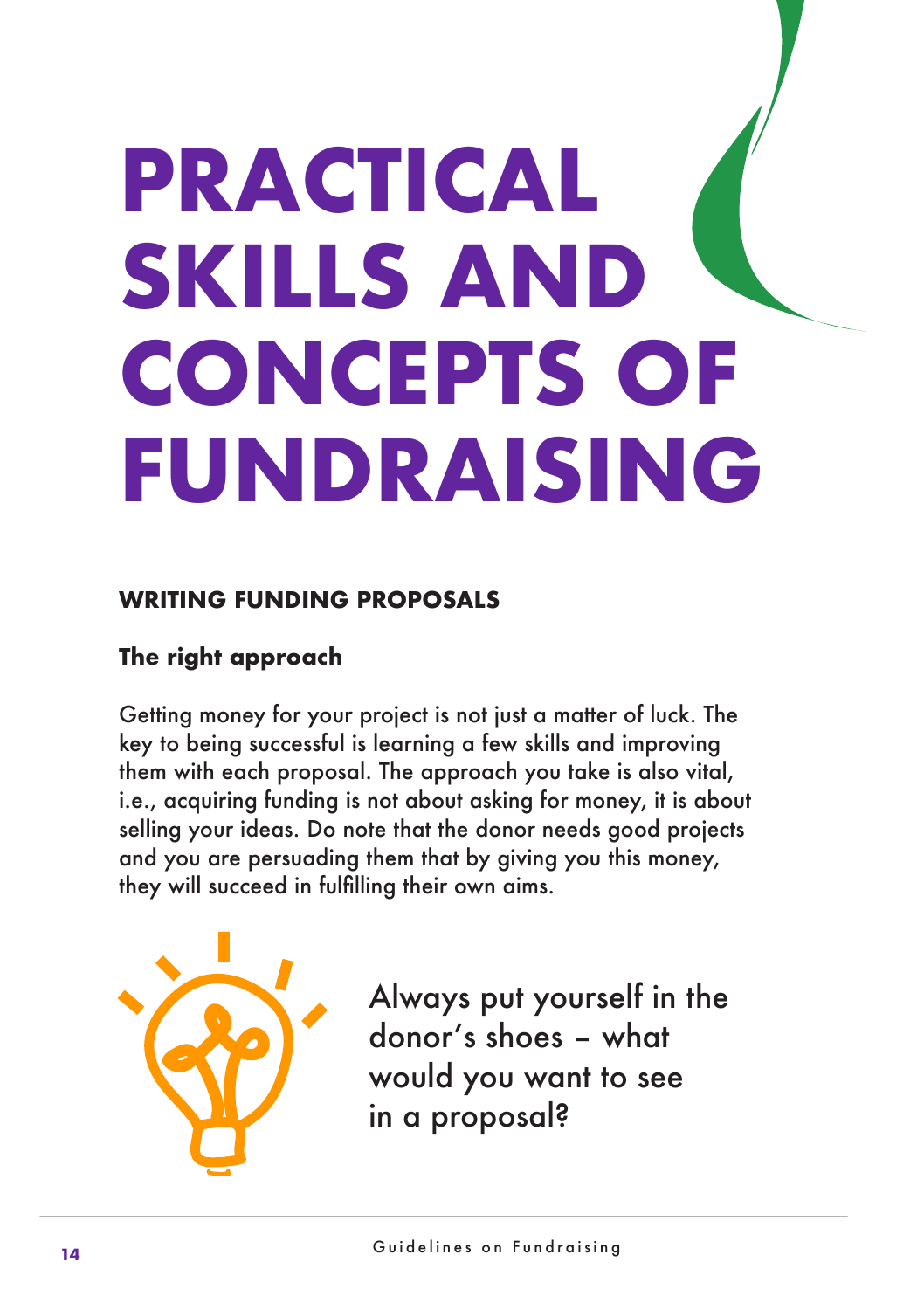Usually, a donor wants to invest in a project that may:

solve a specific problem;



meet an urgent need - by *Fig.* funding a solution now you will bring immediate results;

**Produce tangible benefits with lasting A** effects: and

be used in an area that specifically inter- $\epsilon$  be used in an area mar specifically interand add to their portfolio of successful projects in their niche areas.

#### **Understanding your funding agency**

You have to target your proposal to each separate donor as no two donors are alike. You will need to do your homework and find out what the donor does and does not fund. Funding sources are established for a variety of reasons and understanding their objectives is usually the most important information you need, as it explains what the fund is trying to achieve.

Do find out what work the organization likes to support. There may be specific objectives or priorities, so you need to have an up-to-date information, i.e., funding organization may only support community or education projects. Whatever the objectives are, your job is to show how your project fits in.



You will need to do your homework and find out what the donor does and does not fund. Funding sources are established for a variety of reasons and understanding their objectives is usually the most important...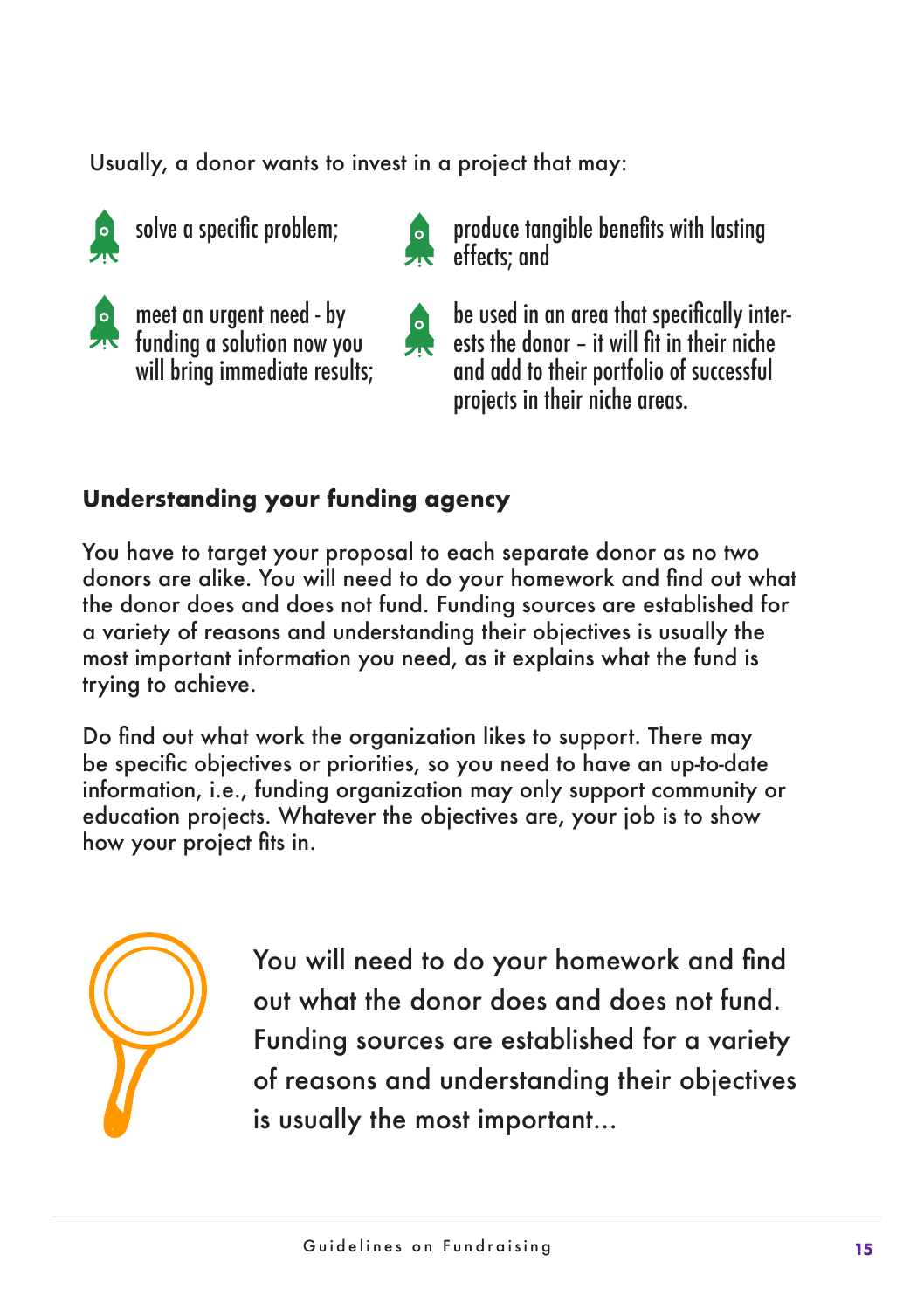#### **How to find the important information**

Donors present their information in many ways, in form of leaflets, application forms and more commonly these days on the internet. You need to work out an efficient method of extracting the relevant information so as to be sure that you have included all the right material in your proposal. By reading a donor's literature thoroughly, you will only need to ask questions to fill in the few remaining gaps in your understanding. It is also very useful to get details of past projects they have funded as this will help to guide you what kind of projects they will support.



It is also very useful to get details of past projects they have funded as this will help to guide you what kind of projects they will support.

#### **Persuading the donor to give you money**

Do use the same language as the funding organization so as to shows that you fit closely with their objectives.

Show how your project fits with their organization priorities. e.g., :

**"The study area is one of country's priorities in youth development" or "This project will help in the call for volunteerism and meet strategies on enhancing youth development by…"**.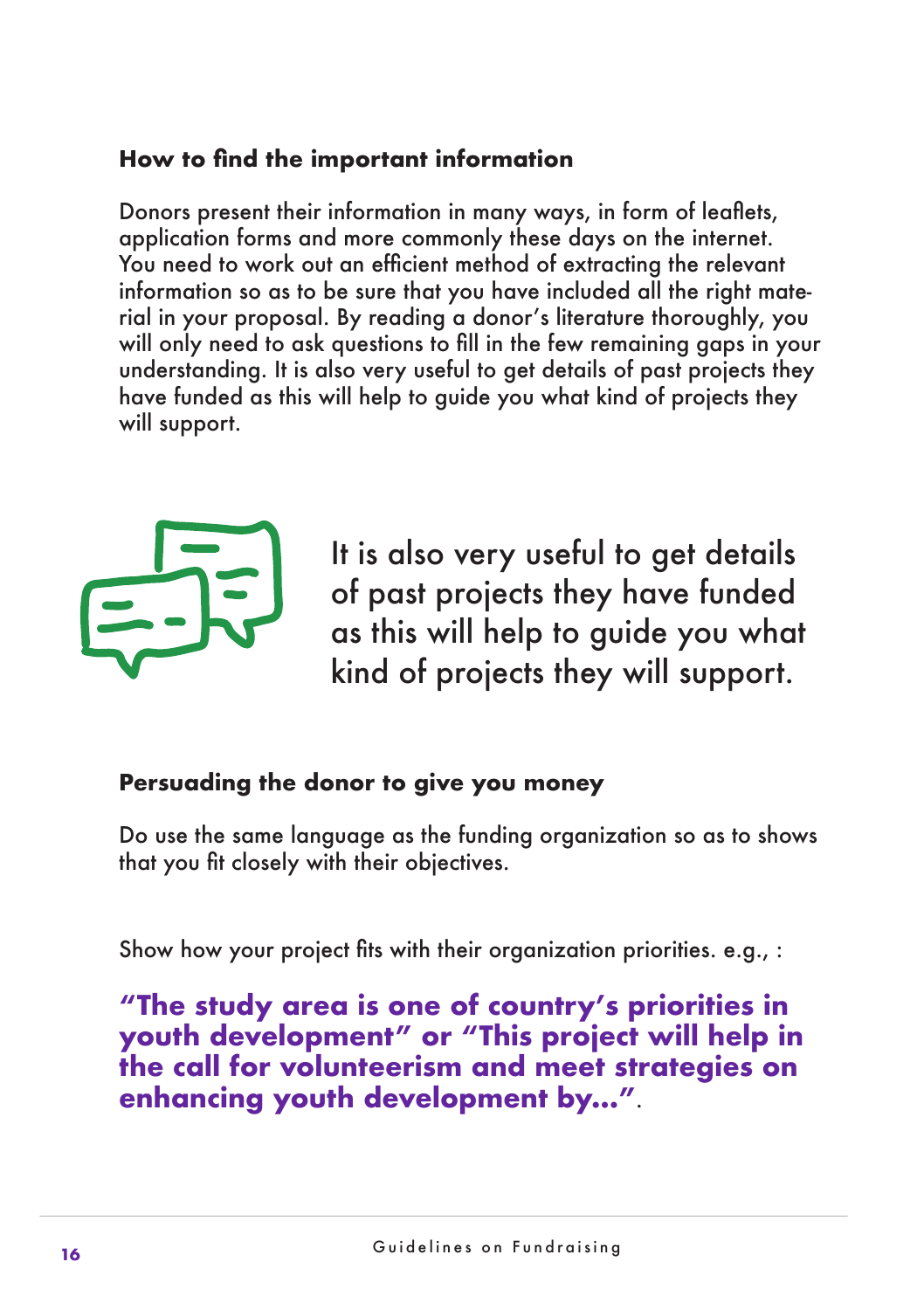

A checklist of things your application must do

•Your application must show the donor that yours is a project to which they want to give money to.

-It will match each and every one of their priorities.

-It will produce excellent results with which they will be proud to be hatninn

-Their investment will have lasting consequences in the good cause for youth development.

- •Be convincing. Are you able to deliver what you say? How will you do it?
- •Make it interesting how is it different or new? Or just a new 'packaging' of an old proposal.
- •Be clear in your points. If any sentence is difficult to understand, then rewrite it. Do not use jargon.
- •Your proposal has to stand up to criticism without your presence for explanation.
- •Make it look good. Get rid of all typing and spelling errors mistakes in your proposal indicate that you may mess up in your project.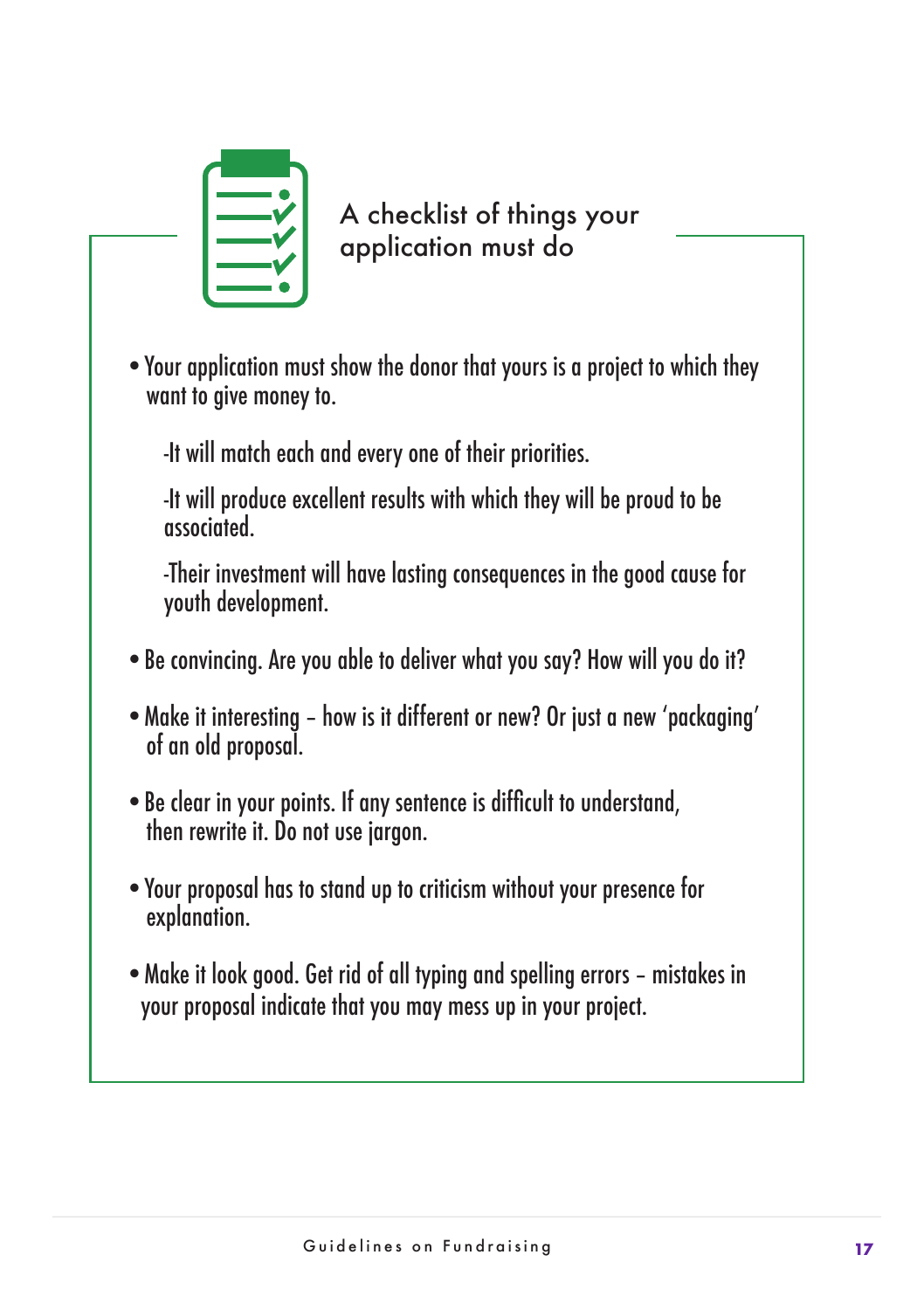#### **If your application does not match the funding organization's priorities**

Do reword your application if need be. If you are not convinced even to yourself, then it is likely that the donor will not be convince that the project fits their priorities.

Write a proposal for the part of your project that does meet their priorities.

If you don't fit in closely with their priorities, then move on so as not to waste time.

#### **Why do I feel rejected?**

If your application is rejected, do not take it too personal as there may be limited funds out there and there are a lot of other applicants.

Try and find out why you did not get it, then improve your application and try again.

Never resubmit the same application! Remember if it didn't work the first time, why should it work next time?



#### **TYPICAL PROPOSAL SECTIONS**

Before writing a proposal or submitting an application, it is useful to think of the structure, generally as below.

#### **Title**

Keep it short and make sure contents are relevant to your project.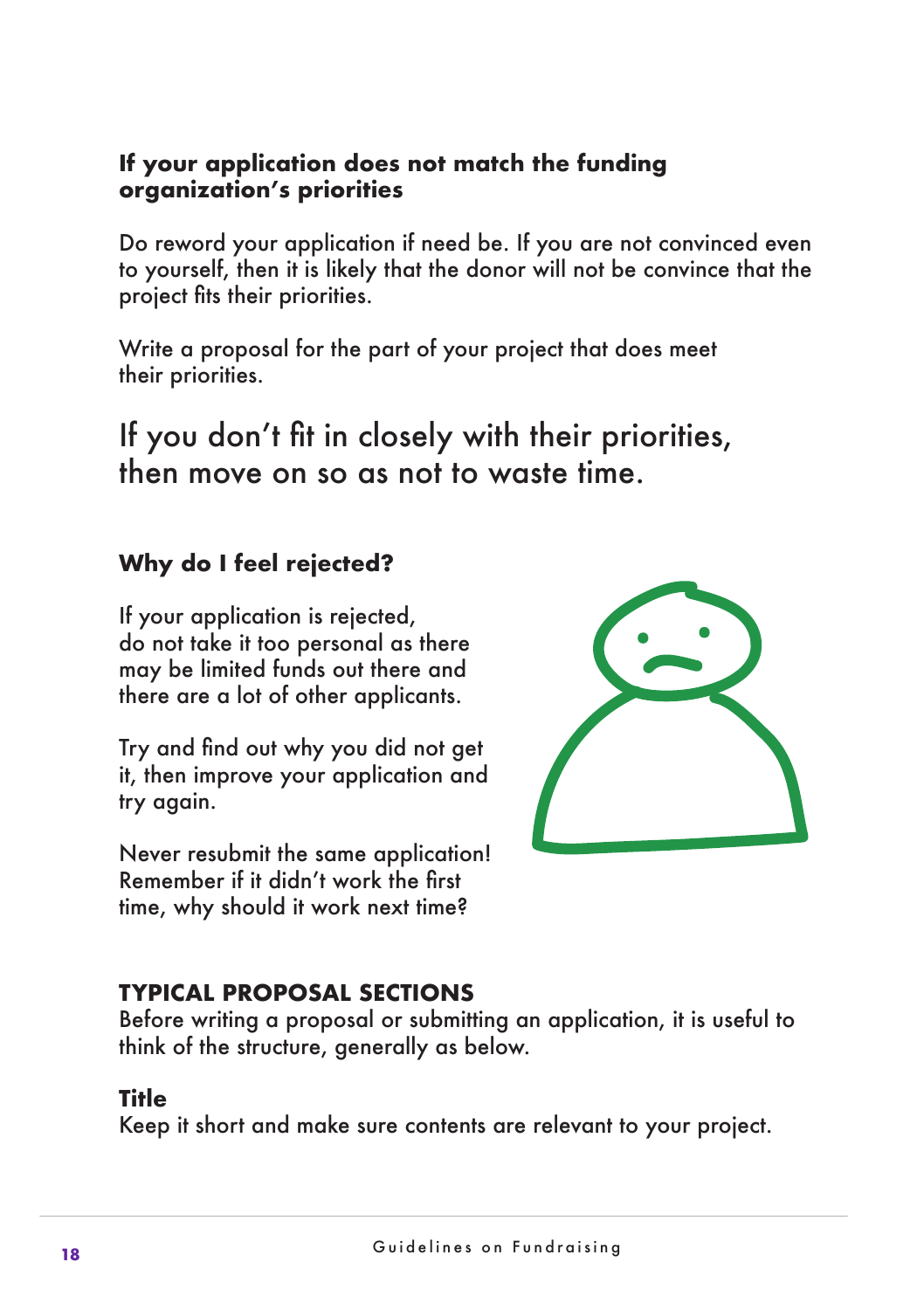#### **Project summary or abstract**

The summary is the most important part of your proposal as it will capture the donor's interest before they go into the details. It will allow the donor to consider if the project is worth funding and whether it fits their priorities.

#### **Overall objectives**

If the proposal form asks for an overall objective and specific objectives, then:



State the project goal in terms of the longer term benefits, e.g., show how the project fits in with international priorities, country policies on youth development and the objectives of the donor.



The overall objective will not be achieved by the project alone but will contribute to the donor's longer-term objectives.

#### **Background or justification**

Do shows that you have identified a specific issue that needs addressing and that your project will provide tangible results that will solve this problem.

Do not than swamp the whole proposal with unnecessary detail but rather keep your project into context and relevant.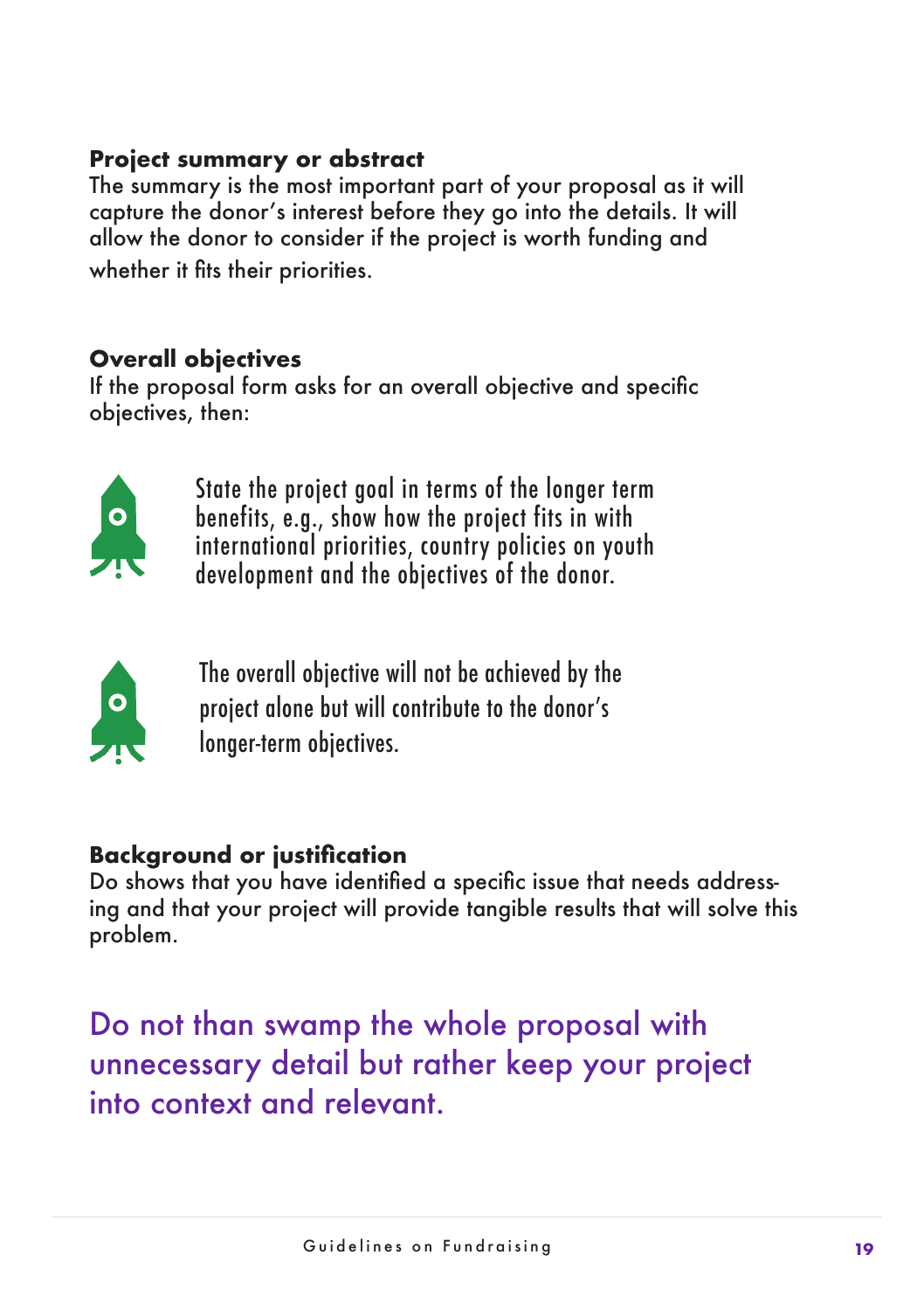#### **Specific objectives or aims**

These should address the core problem. Try not to sound too ambitious as your project has to be achievable within the time available, so don't state objectives you can't achieve. The project should have at least two specific objectives but not more than four or it will look too ambitious.





It is better to tackle two objectives well than half finished. Each objective should have clear, measurable outcomes. This is the opportunity to convince the donor that your work will have a significant impact.

Make sure your specific aims are in the same order as you state them in the earlier and later sections, and the wordings should matche as closely as possible. Do use the same terminology throughout.

#### **Outcomes**

Your proposal must indicate the impact it will achieve. Each objective listed in your proposal should have a corresponding outcome or means to show that you have assess whether you have met the project aims.

#### **Methods and program of work**

This section must convince the donor that you will be able to achieve your objectives in the time available and that you have thought through the program in detail. Show what activity or research you will carry out to achieve each of the objectives. Research studies that should state details such as the techniques to be used.

Do put your activities into a timetable (schedule or program of work) as this will show how long you will take to complete each activity. Don't forget to include time for setting up the project at the beginning and writing it up at the end.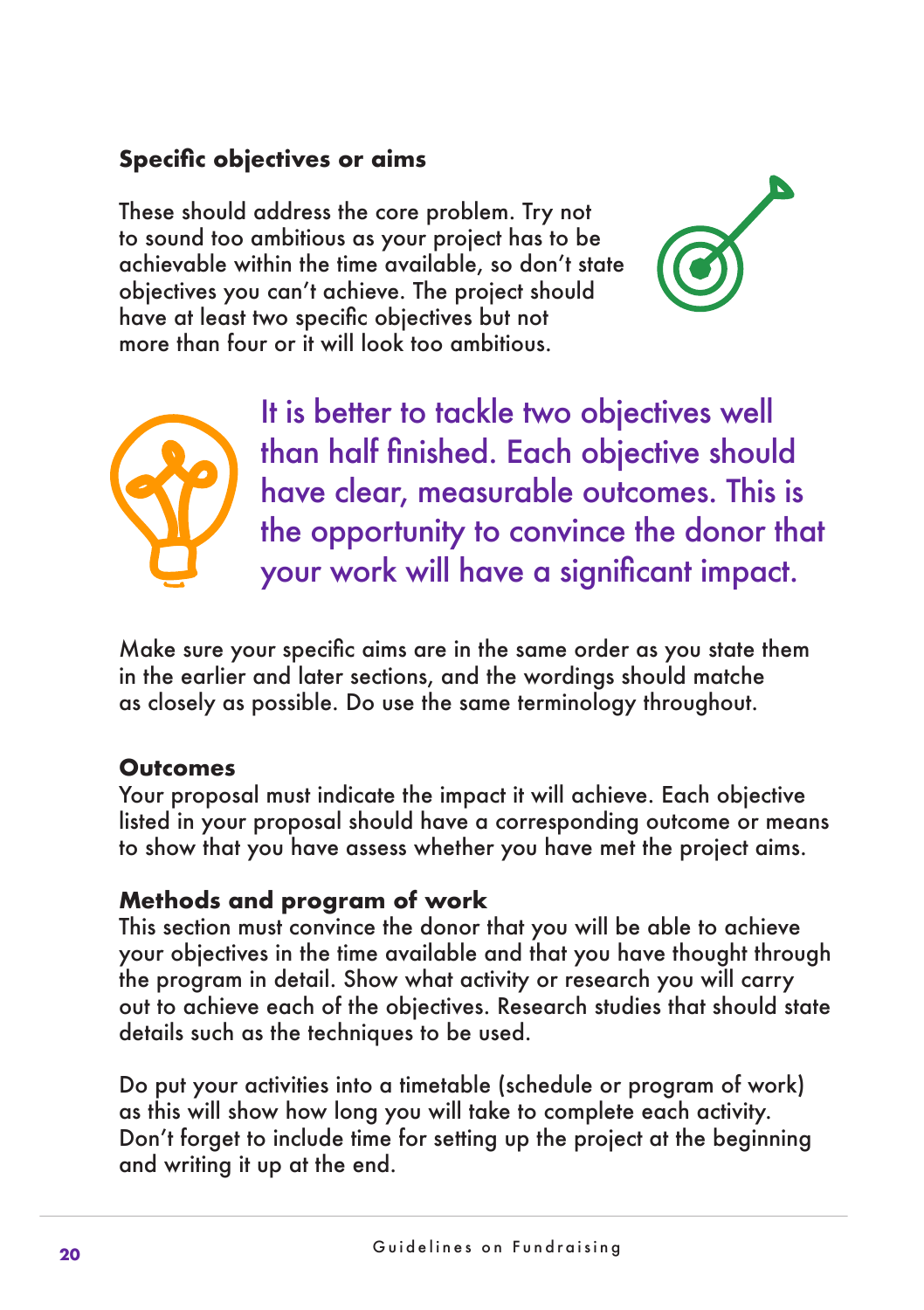#### **Budget and budget justification**



Do make your budget realistic - too high people will be suspicious; too low it will look unrealistic.



Do check that you have included all relevant amounts and check if they add and balance up.



Do find out if there are any specific items that the grant does not fund and if there are, don't put them in.



Do show your sources of other funding even if they are in kinds.

Finally, don't leave at the last minute to write your application. You need to beat the competition. A rushed application will have mistakes, and make you look as if you don't really care.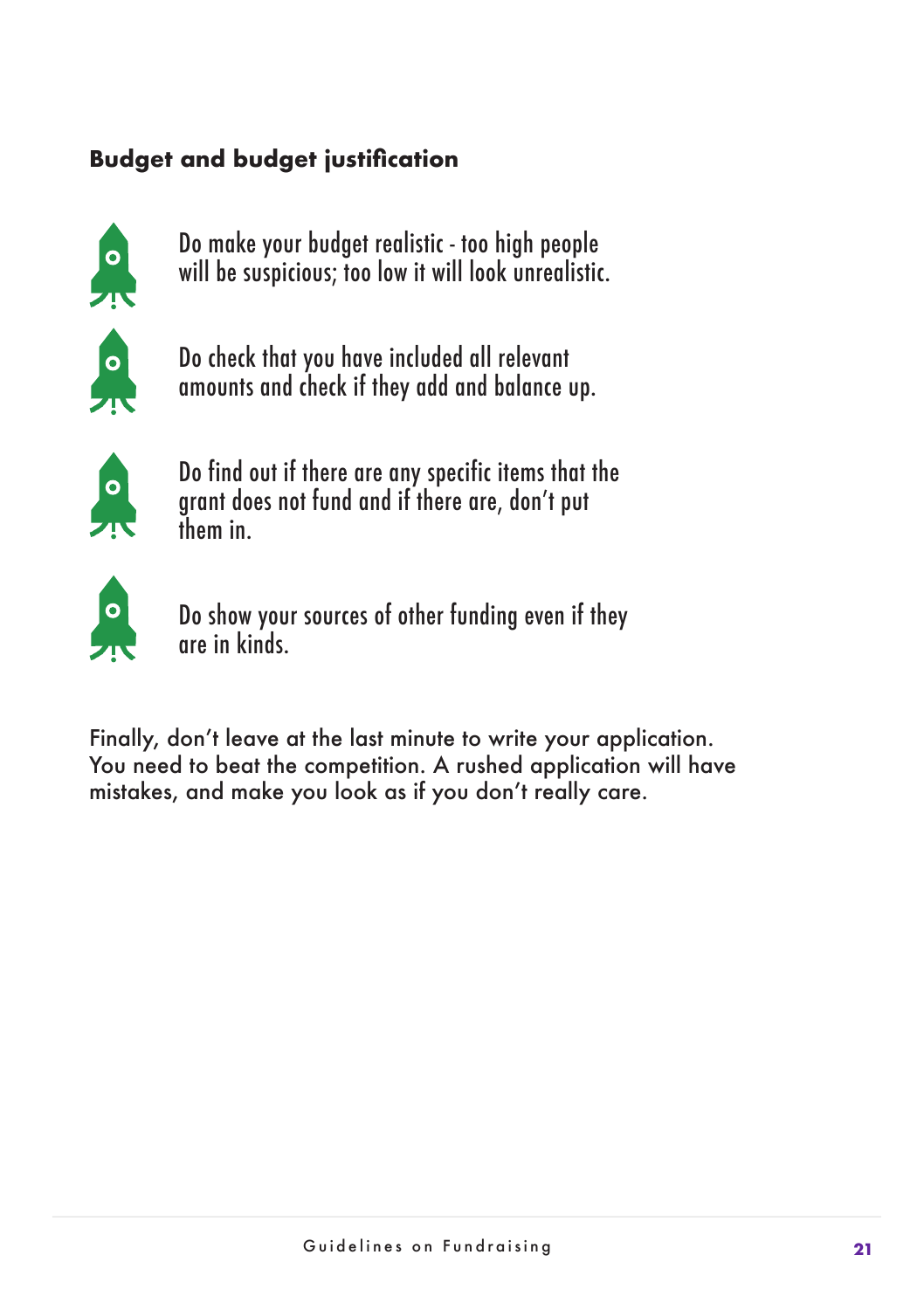#### **FUNDRAISING STRATEGIES**

#### **Preparing for fundraising**

The first step in fundraising is setting your goal, followed by developing a plan for realizing that goal and finally selecting the tools needed to execute the plan. The goal, plan and tools should relate to the activities you want supported. Commonly, people organize brainstorming sessions to gather detailed information.

The project must be very clear on its expected achievements and beneficiaries. These will help you choose who to approach for funds.

#### **Types of fundraising approaches**

Different donors have different requirements, so you need to know what approach to take for each donor.

Ask yourself - will you be approaching donor as an organization or as an individual? Some donors have a call for proposals or advertising the availability of funds for specific activities. There are usually strict guidelines for eligibility.

If you have a relatively small project, you will probably be more successful approaching grant-giving organizations. If you have a program of activities that your organization will be running, then you could approach donor governments or aid programs. Other donors can be approached on an ad hoc basis, and this may require you to build up relationships with them over time.

Face-to-face meetings are usually good as it is an excellent way for you to learn about a donor's priorities, and for them to become

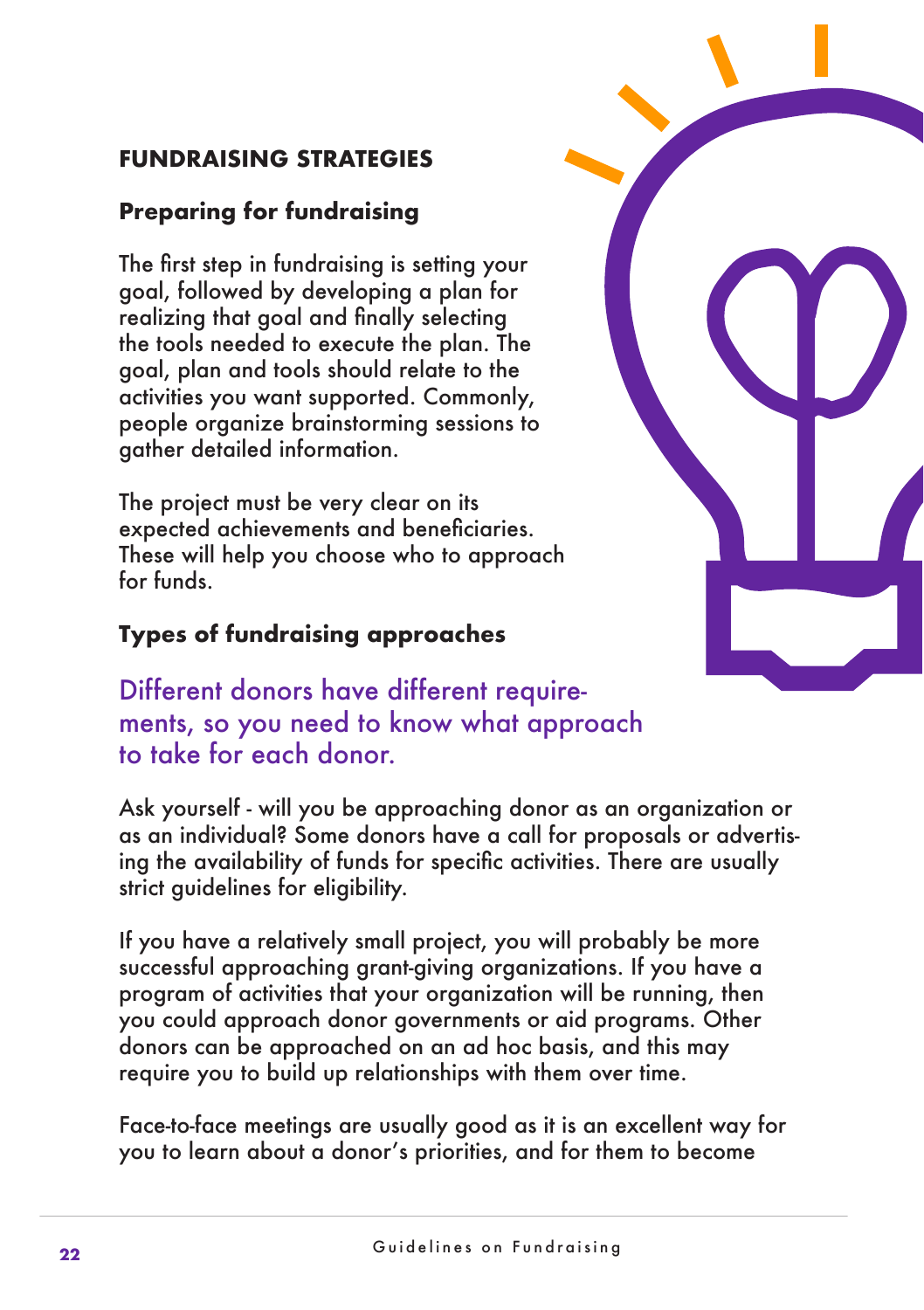convinced that you have a good cause. Whatever your approach, your donor wants to know their money is going to be well spent and have an impact for which they will be given due recognition.

#### **Ways of asking for specific amounts of money**



臬

Most grants indicate the amount of money for which you can apply. You do this through an itemized budget.

If you are asking for donations, show other sources of income, including in kind contributions. This will give people a good idea of how



If you are approaching a company or individual for sponsorship, then it can be a matter of guesswork as to how much you should ask for. Ask for a specific sum for an item of expenditure or for field costs.

#### **Reporting your successes**

much to give.

Writing a report is one important way to thank your donors.

Good reports, showing how successful you have been, will also help you attract further or future funding.

Putting donors' logos on your publicity materials or reports is also a good way of profiling them.

#### **The skills required for fundraising**

You must be committed to the cause. You have to believe wholeheartedly in what you are doing, and make your cause compelling to others. If you are not convinced of your project, how will you expect to convince the donors?



Be confident and do not be shy to ask.

- **E.** Use imagination and creativity.
	- Be persuasive (but don't promise what you can't deliver!).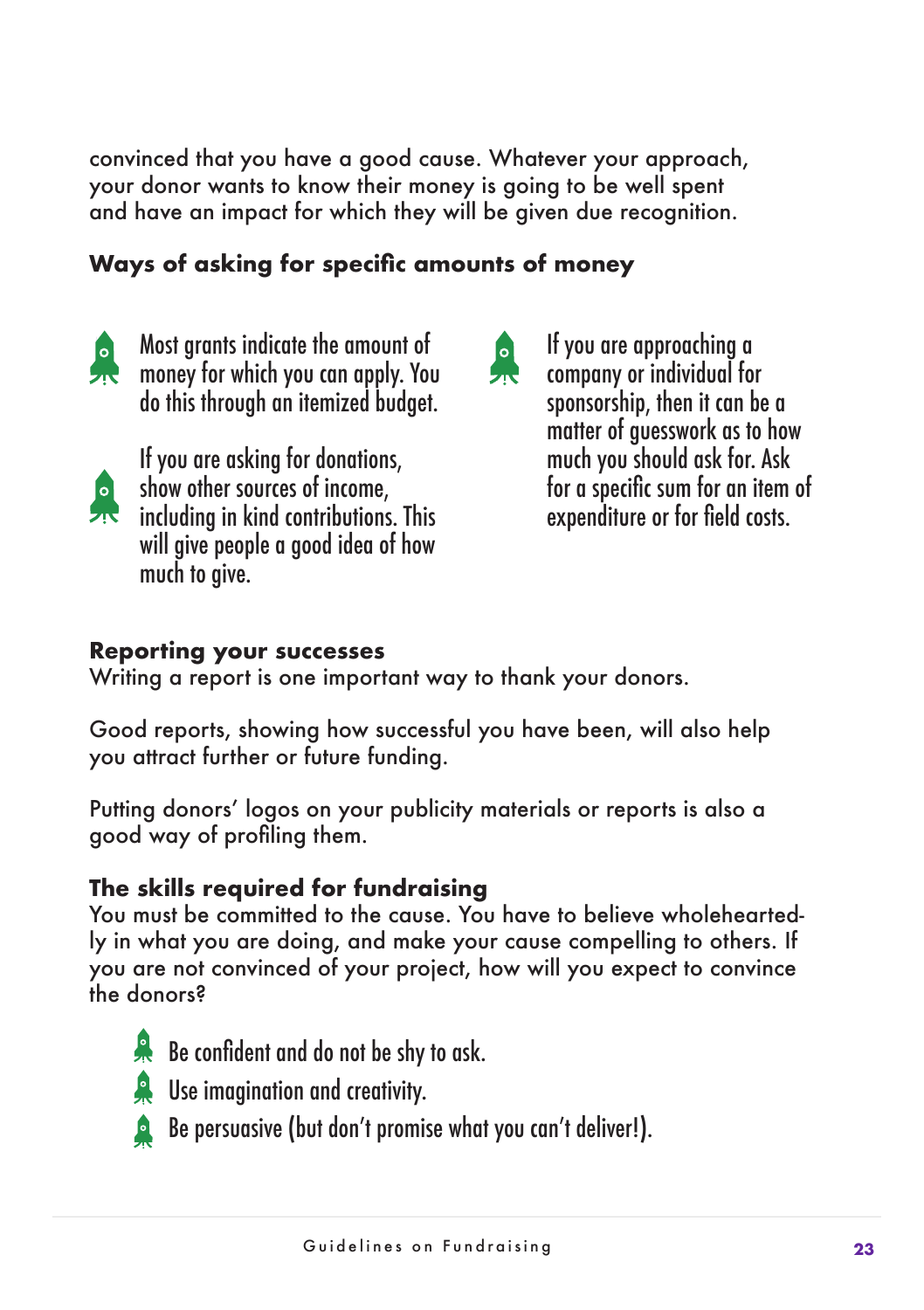#### **Making your proposal relevant**

Always make your proposal relevant to donor's targets and priorities.

#### **Alternative strategies for fundraising**

General examples:

- Direct solicitation for donations and/or sponsorship
- Developing various fundraising or expenses reduction partnerships
- Approaching retired Leaders, retired members of committees etc. and establish a regular 'donor program' for such people.
- Obtaining tax deductions for donations will be a positive incentive
- Operating Scout Shops selling scout uniforms, equipment etc.
- Renting camp sites to outside parties
- Writing, publishing and selling Scouting publications
- Holding banquets, balls and similar social activities
- Sponsoring gala premieres of plays, movies etc.
- Producing variety shows, plays and musical performance
- Conducting raffle, luck draw competitions, trivia nights etc.
- Arrange a fundraising games competition etc. soccer and charge admission
- Organize a charity walk
- Holding a flag day
- Selling souvenirs and other items of interest
- Performing a service (Job Week, car washing, cleaning up areas etc.)
- Obtaining paid advertising in Scouting magazines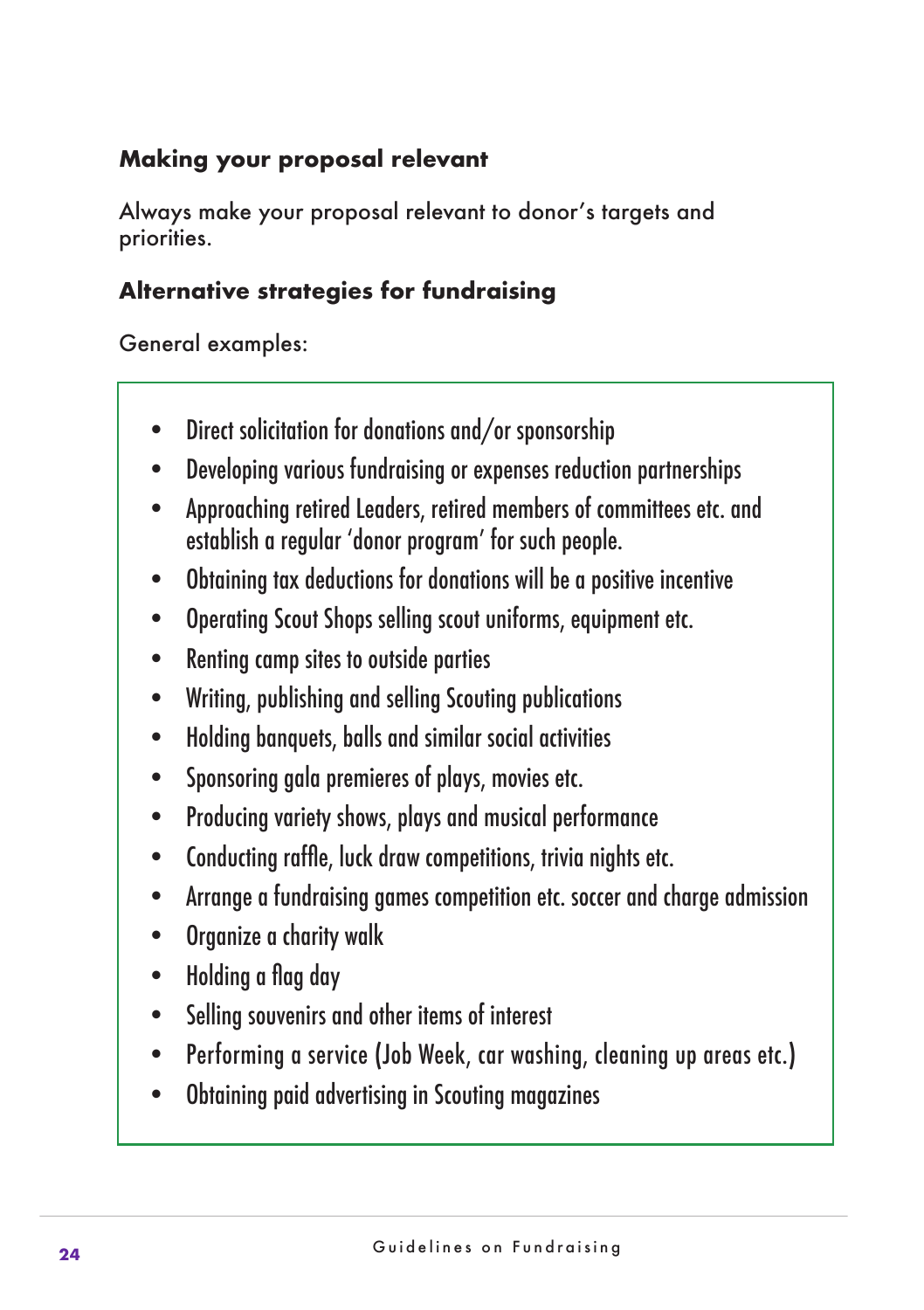But do note, organizing special fundraising events such as charity walks, exhibitions, dramas or shows, or a luncheon or dinner over an interesting talk can be educative but it is very labour-intensive and requires very good planning to be productive.

#### **a. The corporate sector**

Many business ventures may be supporting activities relating to youth development, community as part of their social corporate responsibility. This provides a good opportunity for getting funding from the private sector.

 **b. Open competition**  This can be done through open funding applications to institutions, foundations known to give funds and support work in the targeted areas of interest.

#### **c. Other**

Alternative ideas include joint promotions with donor or raffle ticketing or selling materials such as posters and books. Also, donors might be asked to "adopt" an item relating to the project theme. Exhibitions, trade fairs and so on can help generate funds directly or through contacts made at the events.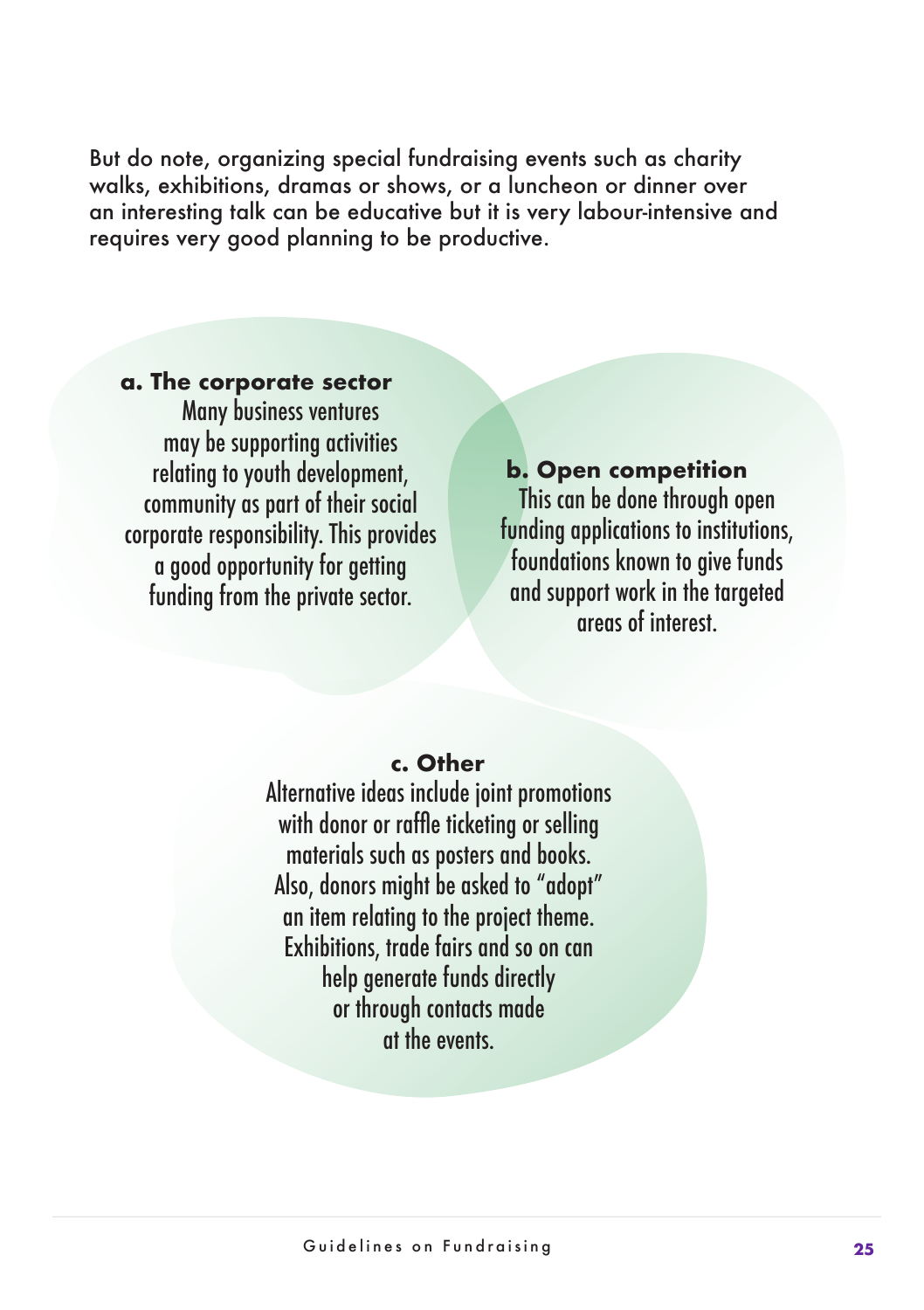#### **CATEGORIES OF DONORS**

Finding a donor or a private donor can be a matter of luck – it is very different from filling in an application form.

It helps to have personal contacts (but friends can also help you approach the relevant people). Your chances of success will be much higher if you can show a clear link between your activities and their interests.

You need to be good with people, persuasive and opportunistic!

#### **Potential Sources of Funds**

Traditionally sources of funding, depending on the particular situation in each country, may come from a variety of sources including:



Wealthy individuals



The Corporate sector



Government initiatives (including government run lotteries)



Grant-giving Organizations





International funding that can be from other Governments, Charitable Organizations etc.

When considering which sector to seek funds from it is important to recognize that a different approach may be required in each case depending upon the criteria set out by the potential donor.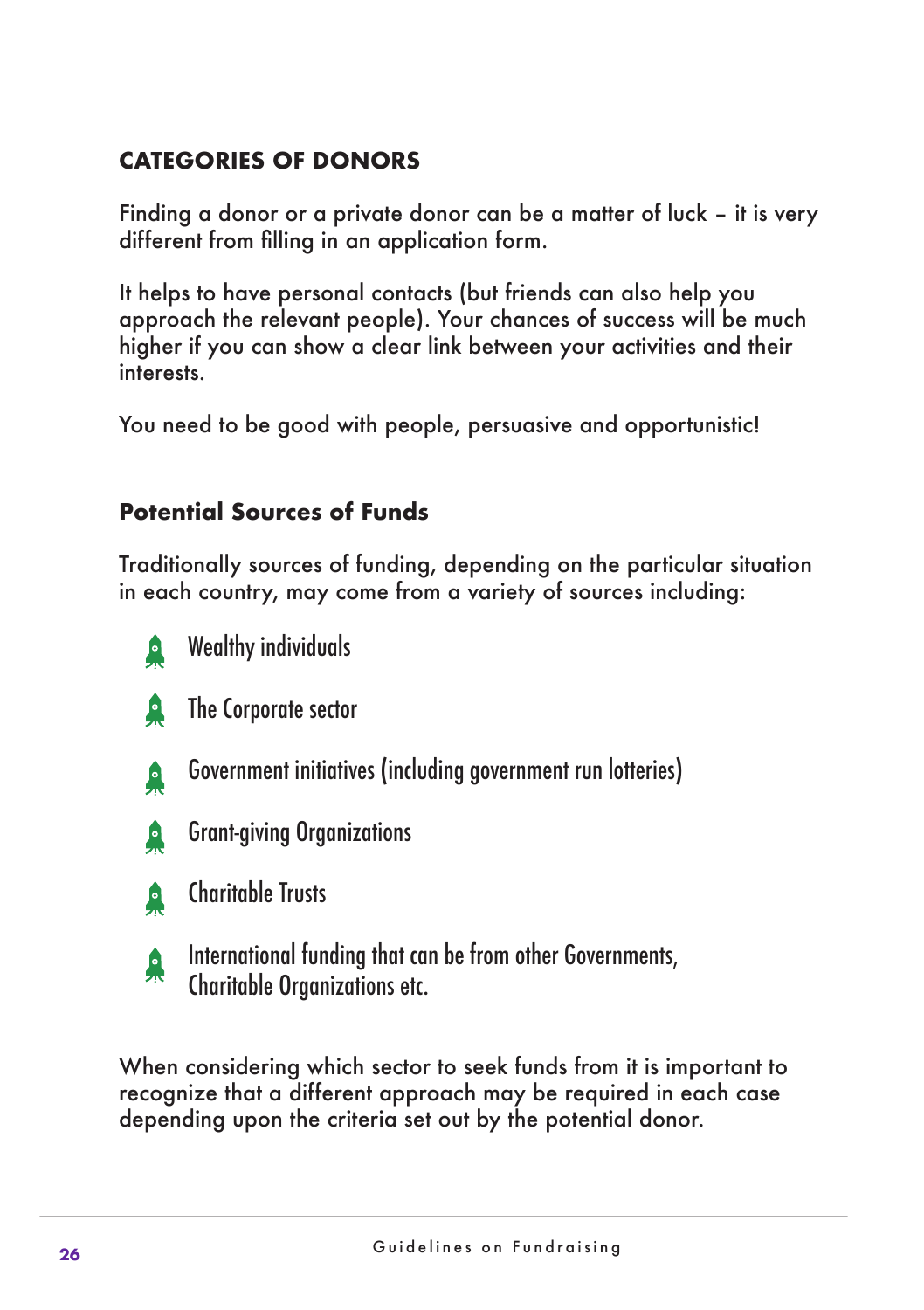### **FUNDRAISING MANAGEMENT**

#### **LEGAL, TAXATION AND ACCOUNTING**

#### **General Regulations on Street Collections**

Prior to any fundraising event carry by the organization, it should obtain approval and fundraising permit through the Government Board overseeing the Charities. In general, the 'House to House and Street Collections license' will be issued.

The designated person in charge of fundraising event should familiarized with the country 'House-to-House and Street Collections' Act.

In most countries, no one below the age of 16 years is allowed to act as a collector unless specific approval is granted by the officer issuing the license.

For sound fund-raising practices, the costs/ expenses relating to the fund-raising event should not exceed 30% of the proceeds of the collection.

The designated person of the fundraising event shall return every certificate of authority when the certificate is no longer required for the purposes of the collection or when the collection is completed.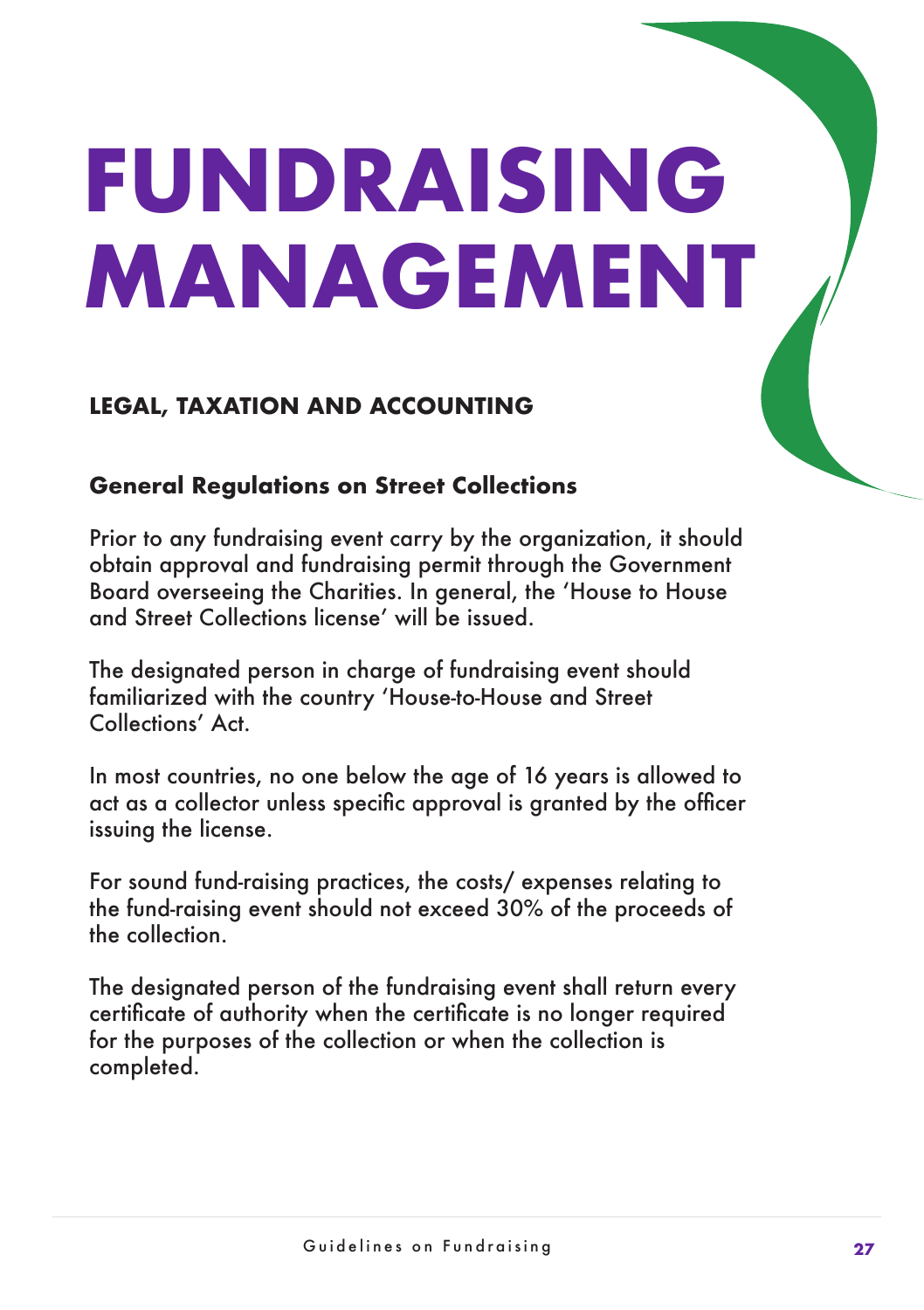#### **General Restriction**

During fundraising activities, the organization (or licensee) shall ensure that the collectors do not obstruct the free movement of pedestrians or traffic, especially at street junctions, bus stops and entrances to business premises.

In some countries, there should not be collection carried out at Immigration checkpoints, airport, railway station, hospitals, subway stations, hotels and places of worship.

#### **Duty to Donors**

An organization conducting a fundraising appeal shall ensure that:



any information provided to donors or to the general public is accurate and not misleading



the information is disclosed to every person from whom a donation is solicited such as the name of the organization to which the donation will be given; the purpose of donation; whether any commercial fund-raiser has been engaged; any information relating to donors is kept confidential and no information relating to a donor is given to any other person without the consent of the donor; any arrangement to solicit donations has adequate control measures and safeguards to ensure proper accountability and to prevent any loss or theft of donations.

#### **Tax deduction receipts**

Depending on various countries, an appointed representative from the government board overseeing the charities may authorize organization that fund raised to issue tax deduction receipts to donors in respect of tax deductible donations made to the organization.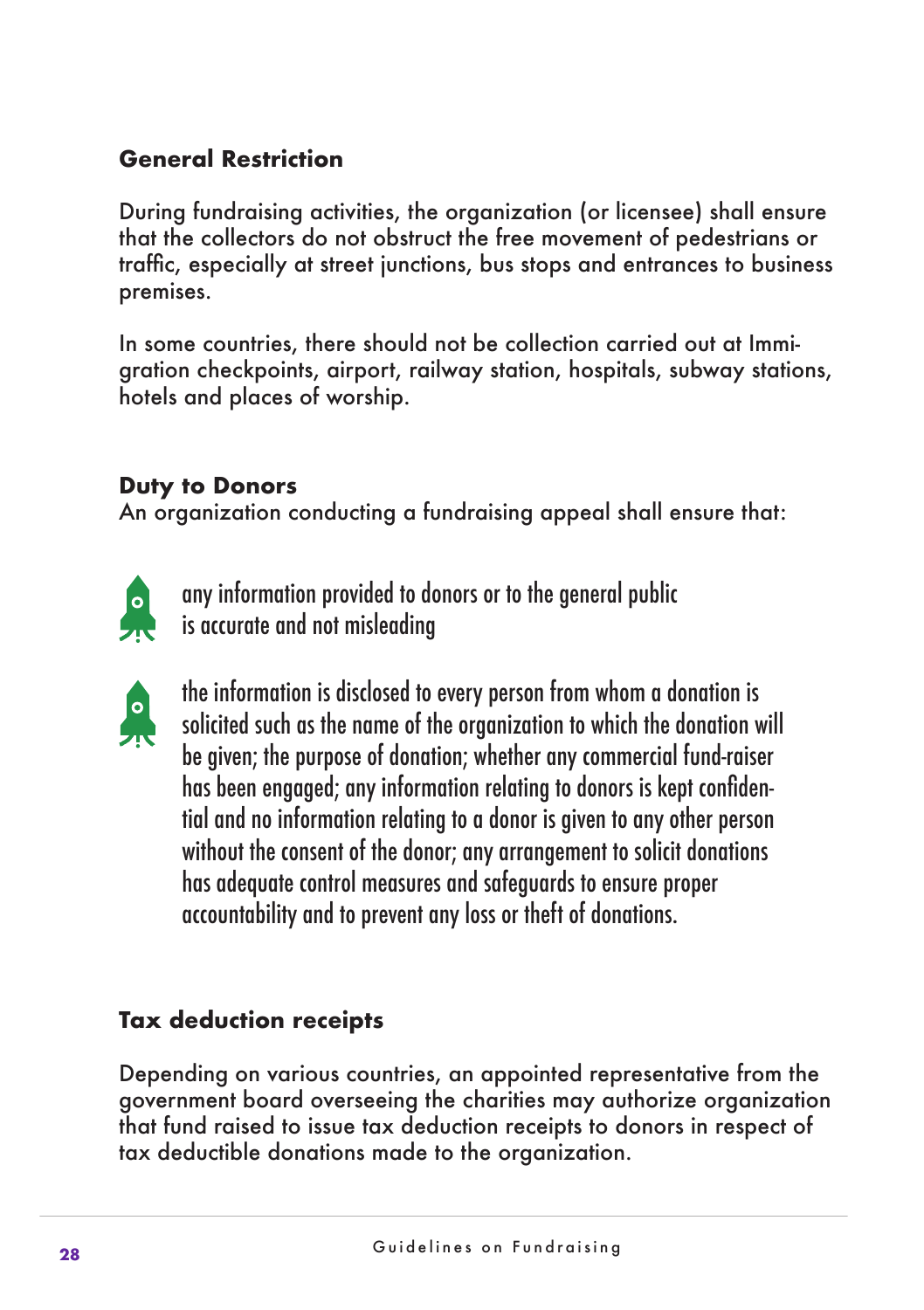The organization should maintain records such as particulars of every tax deductible donation received and accounting records.

#### **Accounting and Auditing**

In general, an organization that fund raised shall furnish the following accounting documents:



audited financial statements



auditor's report on the financial statements

auditor's report on the use of donations and whether such use is in accordance A with the objectives of the organization



fundraising and expenditure plans of the organization for the following financial year



annual report of the organization.

#### **Information to the general public**

The Organization shall disclose to the general public such information on its activities and financial accounts in writing or on internet website or any other formats specified by the appointed representative from the government board overseeing the charities.

#### **Build and maintain your fundraising system**

The Scout Movement is running continuously, and the development and maintenance of fundraising sources must also be continued. Therefore, it is very important for each NSO to establish a permanent fundraising system and to maintain its normal function within the organization.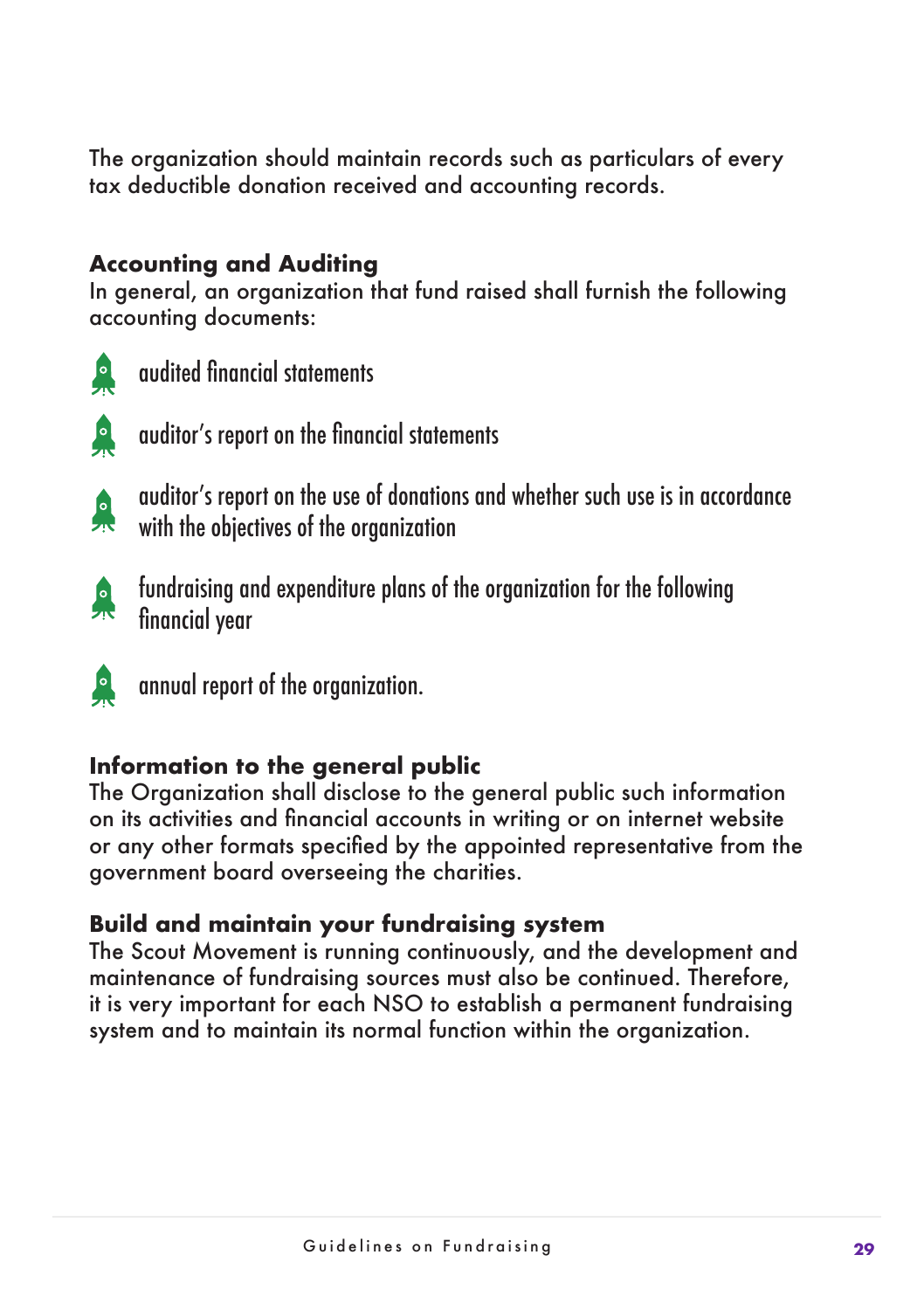#### **Main functions of the fundraising system**

The function of a permanent fundraising system has three main aspects:



#### **Planning and execution aspect**

- Design the overall short, medium and long-term. NSO fundraising goals and work plan
- Continuously develop, promote and execute various one-off/project/long-term fundraising programs
- Organize and train the required staff to handle various fundraising tasks
- Plan and execute risk management for various fundraising projects

#### **Organizational aspect**



- Understand the organization's latest plan of development and budget for design and adjust related fundraising work plans.
- Organize various rules and regulations related to fundraising in the organization for reference of various fundraising.
- Coordinate cross-department cooperation to ensure the functions required for fundraising projects run smoothly

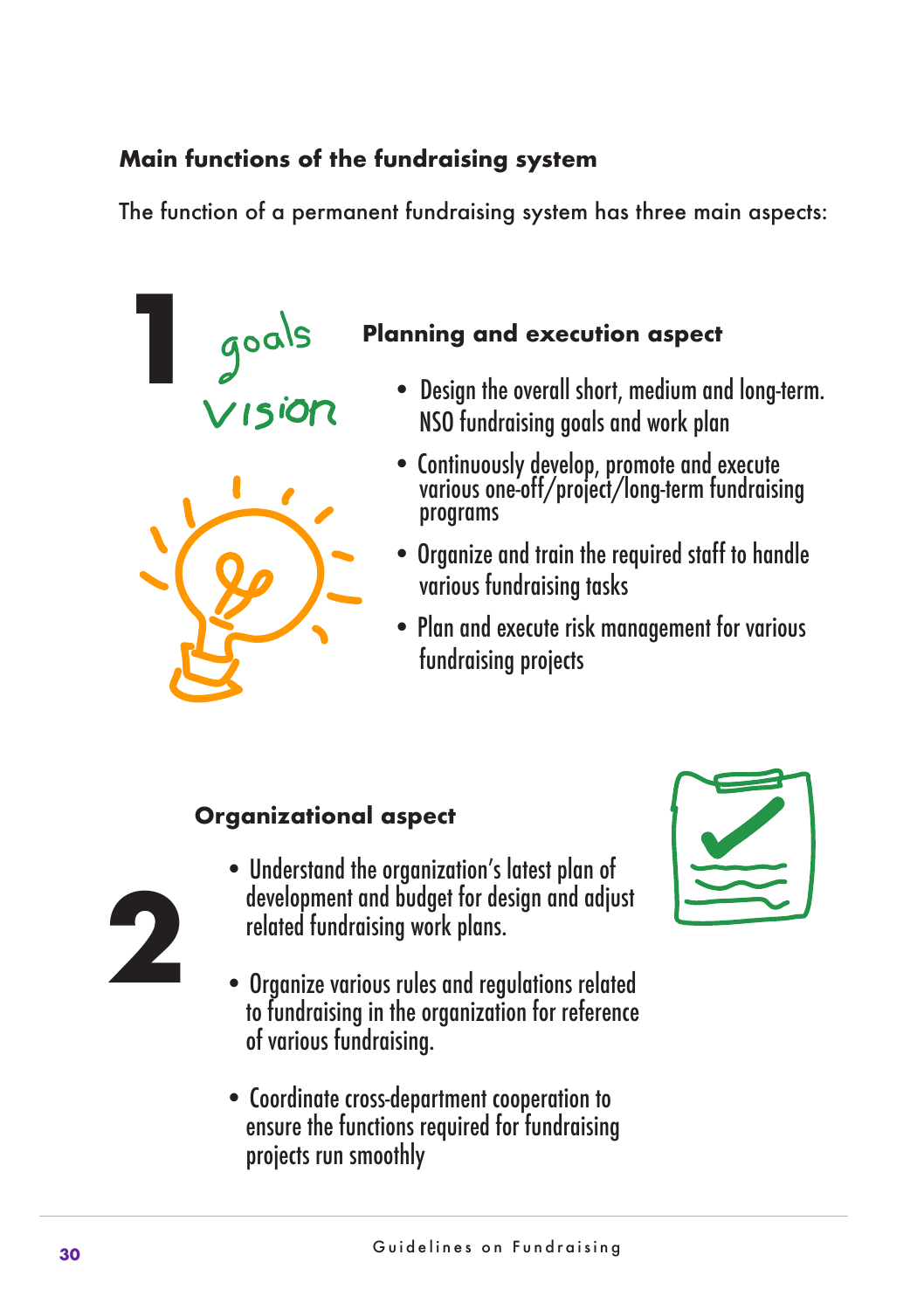# **3**

#### **Outside relations aspect**

- Ensuring the fundraising projects could maintain and enhance the image of the organization
- Continue to search and find potential sponsors
- Organize appreciation methods (e.g., ceremony, activities, publication) to recognize and thank all those who were involved, especially donors, sponsors and volunteers.
- Provide performance reports to sponsors and maintain good relationships
- Encourage those one-off project sponsors become long-term sponsors

Usually, the operation and maintenance of the above-mentioned fundraising system will be referred to the NSO's finance committee or its fundraising sub-committee.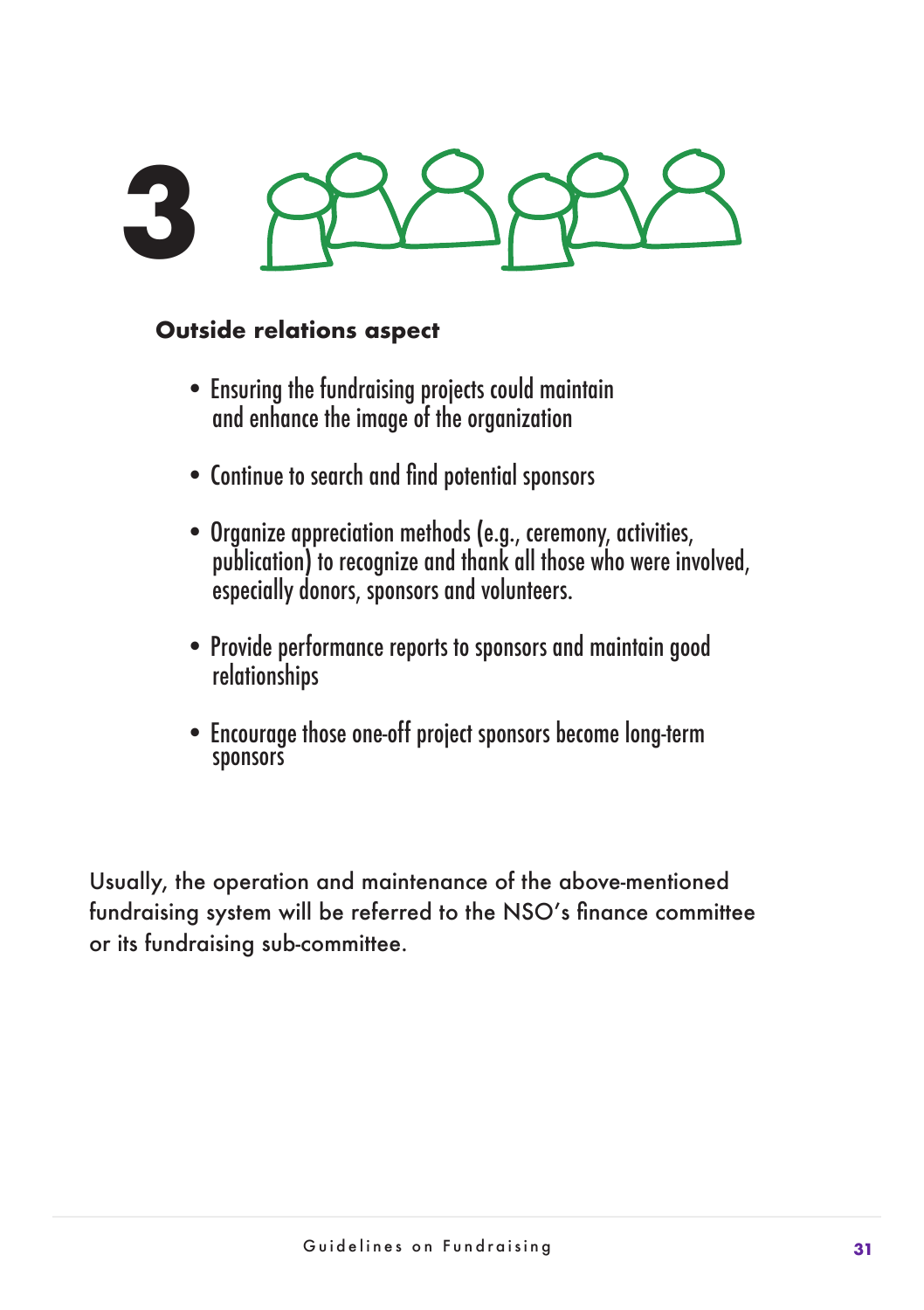#### **Elements of a Permanent Fundraising System**

A permanent fundraising system normally includes at least several parts:

A A

A

A

A

A

臬

A

A

A

A

- A team dedicated to fundraising
- A plan for fundraising team personnel recruitment and training
- An account dedicated to sponsoring donations
- An open and transparent accounting record system that regularly inspected by internal and external audits
- A cross-departmental coordination and processing platform
- A channel for internal and external legal consultation and assistance
- A fundraising plan with short, medium and long-term goals
- A set of fundraising rules and processes
- A set of one-time donation processing rules and procedures
- $\sqrt{2}$ A set of regular long-term donation processing rules and procedures
	- A database of basic information about sponsors and donations

A set of rules and processing procedures for thanking/praising/feedback/ reporting to various sponsors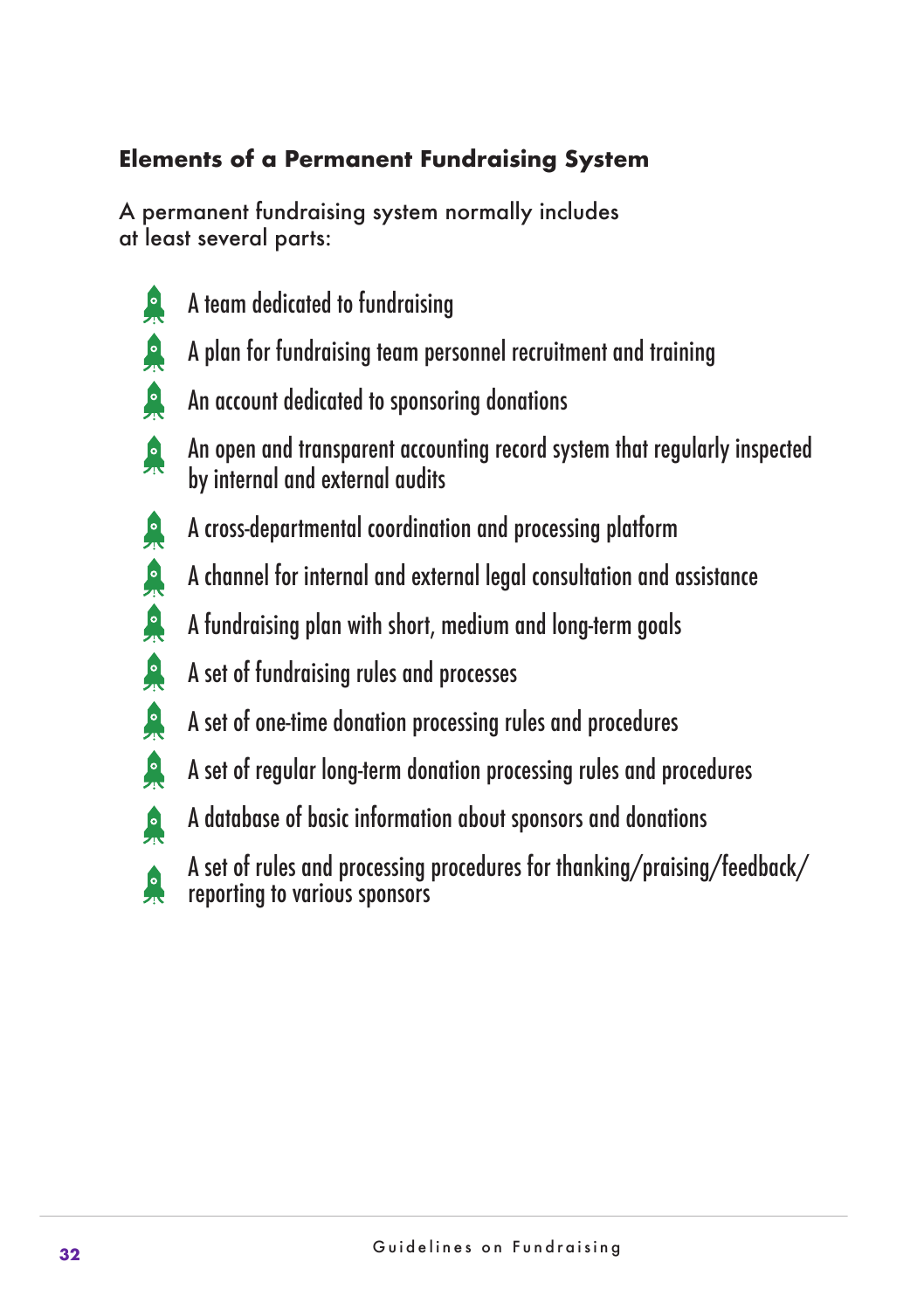### **ACKNOWLEDGEMENT**

The first edition of the Guidelines on Fundraising is a collective effort of the members of the Asia-Pacific Financial Resources Sub-Committee (2007-2009) who saw the need to put together the principles and concept of fundraising.

The second edition is an updated version by the Asia-Pacific Financial Management Sub-Committee (2018-2021).